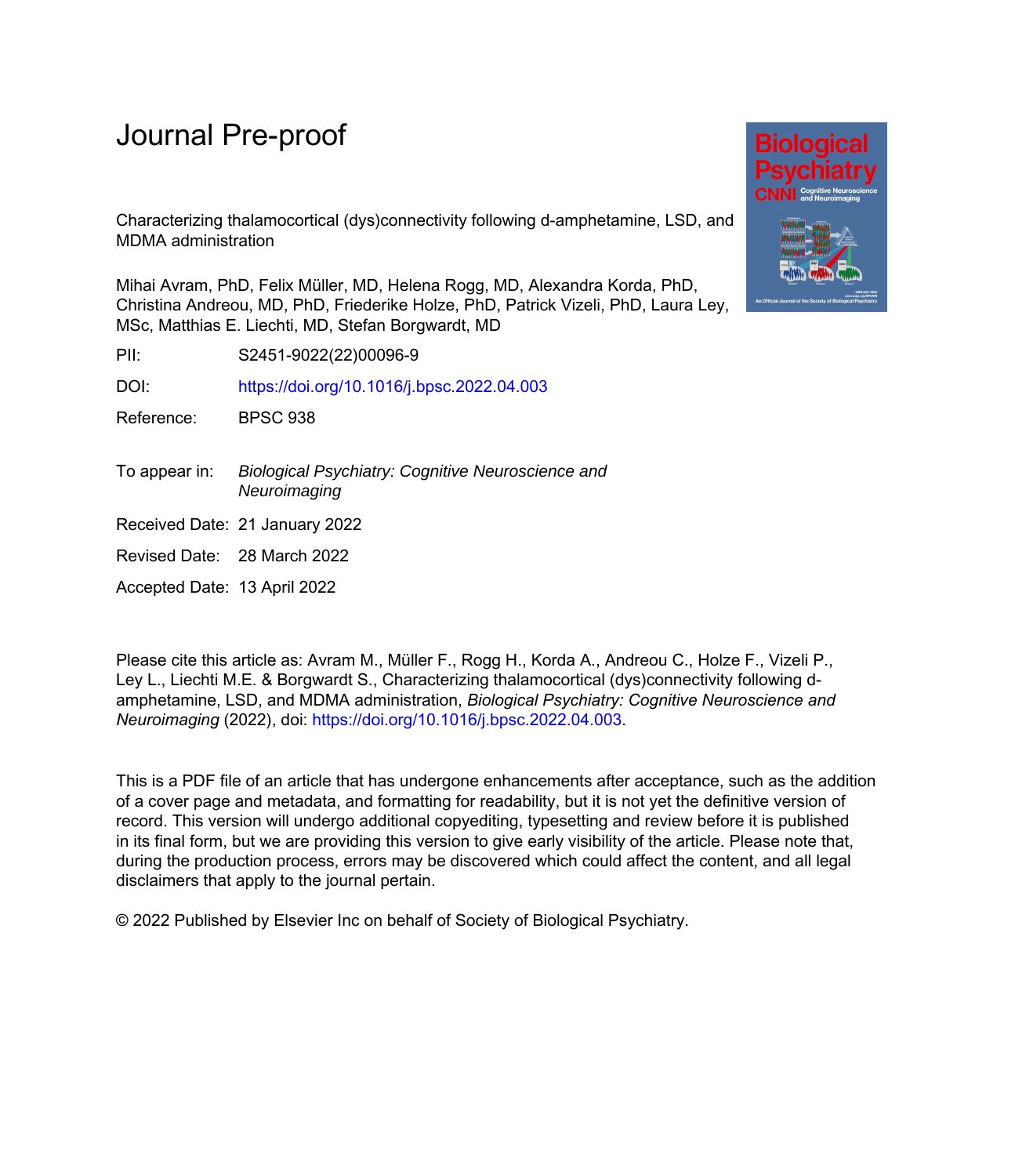# **Example 3 Sournal Pre-proof Sournal Pre-proof**

| $\mathbf{1}$   | Title: Characterizing thalamocortical (dys)connectivity following d-amphetamine, LSD, and MDMA                                                                         |  |  |  |  |  |  |  |
|----------------|------------------------------------------------------------------------------------------------------------------------------------------------------------------------|--|--|--|--|--|--|--|
| 2              | administration                                                                                                                                                         |  |  |  |  |  |  |  |
| 3              |                                                                                                                                                                        |  |  |  |  |  |  |  |
| $\overline{4}$ | Short title: Substance-induced thalamocortical dysconnectivity                                                                                                         |  |  |  |  |  |  |  |
| 5              |                                                                                                                                                                        |  |  |  |  |  |  |  |
| 6              | <b>Authors and affiliations:</b>                                                                                                                                       |  |  |  |  |  |  |  |
| 7              | Mihai Avram, PhD <sup>1</sup> , Felix Müller, MD <sup>2</sup> , Helena Rogg, MD <sup>1</sup> , Alexandra Korda, PhD <sup>1</sup> , Christina Andreou, MD,              |  |  |  |  |  |  |  |
| 8              | PhD <sup>1</sup> , Friederike Holze, PhD <sup>3</sup> , Patrick Vizeli, PhD <sup>3</sup> , Laura Ley, MSc <sup>3</sup> , Matthias E. Liechti, MD <sup>3</sup> , Stefan |  |  |  |  |  |  |  |
| 9              | Borgwardt, $MD1$                                                                                                                                                       |  |  |  |  |  |  |  |
| 10             |                                                                                                                                                                        |  |  |  |  |  |  |  |
| 11             | <sup>1</sup> Translational Psychiatry, Department of Psychiatry and Psychotherapy, University of Lübeck, Lübeck, 23538,                                                |  |  |  |  |  |  |  |
| 12             | Germany                                                                                                                                                                |  |  |  |  |  |  |  |
| 13             | <sup>2</sup> Department of Psychiatry (UPK), University of Basel, Basel, 4012, Switzerland                                                                             |  |  |  |  |  |  |  |
| 14             | <sup>3</sup> Division of Clinical Pharmacology and Toxicology, Department of Clinical Research, University Hospital                                                    |  |  |  |  |  |  |  |
| 15             | Basel, University of Basel, Basel, 4031, Switzerland                                                                                                                   |  |  |  |  |  |  |  |
| 16             |                                                                                                                                                                        |  |  |  |  |  |  |  |
| 17             | <b>Corresponding author:</b>                                                                                                                                           |  |  |  |  |  |  |  |
| 18             | Mihai Avram, Translational Psychiatry, Department of Psychiatry and Psychotherapy, University of Lübeck,                                                               |  |  |  |  |  |  |  |
| 19             | Lübeck, 23538, Germany                                                                                                                                                 |  |  |  |  |  |  |  |
| 20             | E-Mail: mihai.avram@uksh.de                                                                                                                                            |  |  |  |  |  |  |  |
| 21             | Tel: +49 451 500-98715                                                                                                                                                 |  |  |  |  |  |  |  |
| 22             |                                                                                                                                                                        |  |  |  |  |  |  |  |
| 23             |                                                                                                                                                                        |  |  |  |  |  |  |  |
| 24             |                                                                                                                                                                        |  |  |  |  |  |  |  |
| 25             |                                                                                                                                                                        |  |  |  |  |  |  |  |
| 26             |                                                                                                                                                                        |  |  |  |  |  |  |  |
| 27             |                                                                                                                                                                        |  |  |  |  |  |  |  |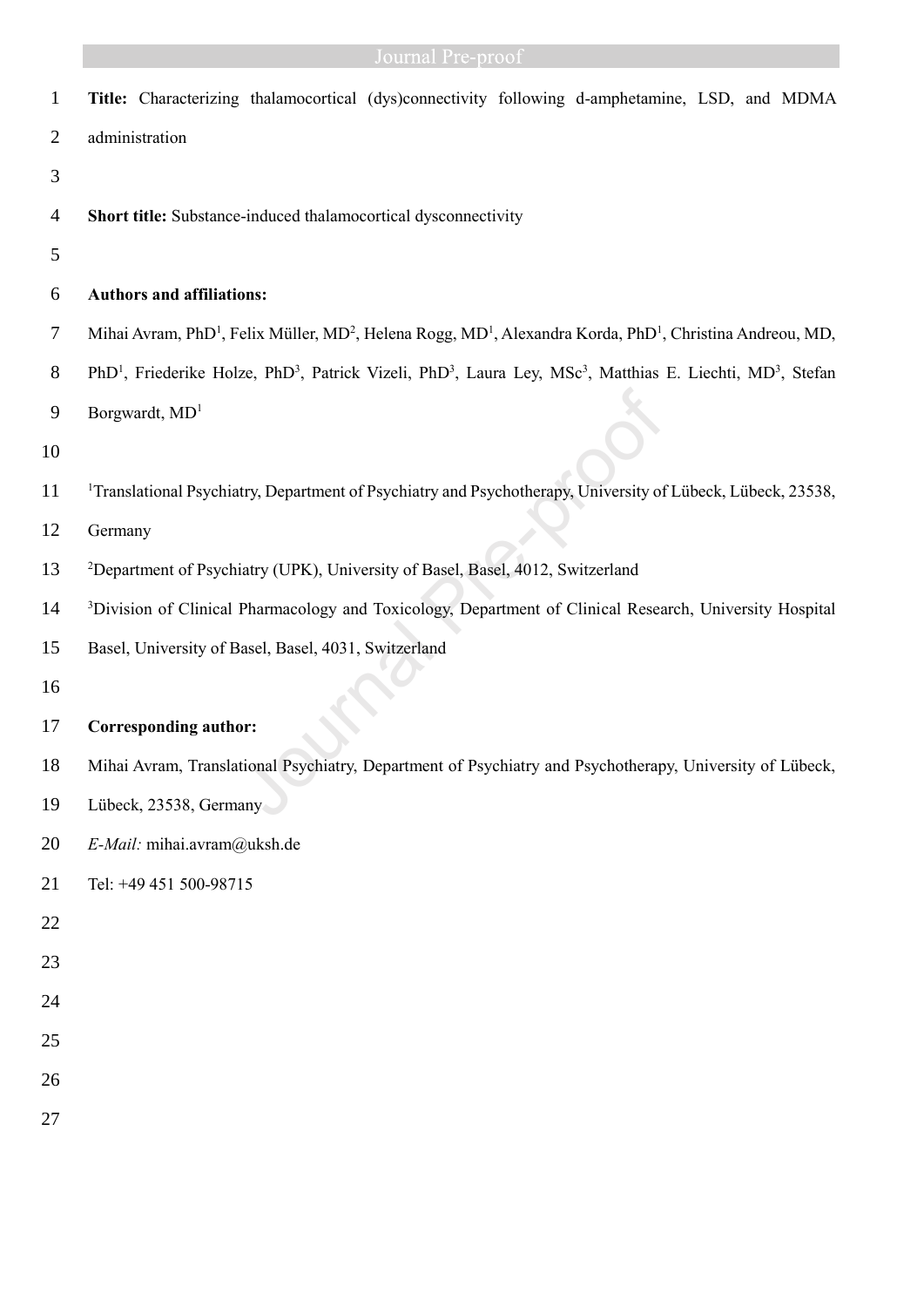# **Abstract**

## **Background**

 Patients with psychotic disorders present alterations in thalamocortical intrinsic functional connectivity (iFC) as measured by resting-state functional magnetic resonance imaging (rs-fMRI). Specifically, thalamic iFC is increased with sensorimotor cortices (hyperconnectivity) and decreased with prefrontal-limbic cortices (hypoconnectivity). Intriguingly, psychedelics such as lysergic acid diethylamide (LSD) elicit similar thalamocortical-hyperconnectivity with sensorimotor areas in healthy volunteers. It is unclear whether LSD also induces thalamocortical-hypoconnectivity with prefrontal-limbic cortices as current findings are equivocal. Notably, thalamocortical-hyperconnectivity was associated with psychotic symptoms in patients *and* substance-induced altered states of consciousness in healthy volunteers. Thalamocortical dysconnectivity is likely evoked by altered neurotransmission, e.g., via dopaminergic excess in psychotic disorders and serotonergic agonism in psychedelic-induced states. It is unclear whether thalamocortical dysconnectivity is also elicited by amphetamine-type substances, broadly releasing monoamines (i.e., dopamine, norepinephrine) but producing fewer perceptual effects than psychedelics. halamocortical-hyperconnectivity was associated with psychot d altered states of consciousness in healthy volunteers. Thalamocortane altered neurotransmission, e.g., via dopaminergic excess in in psychedelic-induced states

### **Methods**

 We administrated LSD, d-amphetamine, and 3,4-methylenedioxymethamphetamine (MDMA) in 28 healthy volunteers and investigated their effects on thalamic iFC with two brain networks (auditory-sensorimotor (ASM) and salience (SAL) – corresponding to sensorimotor and prefrontal-limbic cortices, respectively), using a double-blind, placebo-controlled, cross-over design.

## **Results**

 All active substances elicited ASM-thalamic-hyperconnectivity compared to placebo, despite predominantly distinct pharmacological actions and subjective effects. LSD-induced effects correlated with subjective changes in perception, indicating a link between hyperconnectivity and psychedelic-type perceptual alterations. Unlike d-amphetamine and MDMA, which induced hypoconnectivity with SAL, LSD elicited hyperconnectivity. D-amphetamine and MDMA evoked similar thalamocortical dysconnectivity patterns.

## **Conclusions**

 Psychedelics, empathogens, and psychostimulants evoke thalamocortical-hyperconnectivity with sensorimotor areas, akin to findings in patients with psychotic disorders.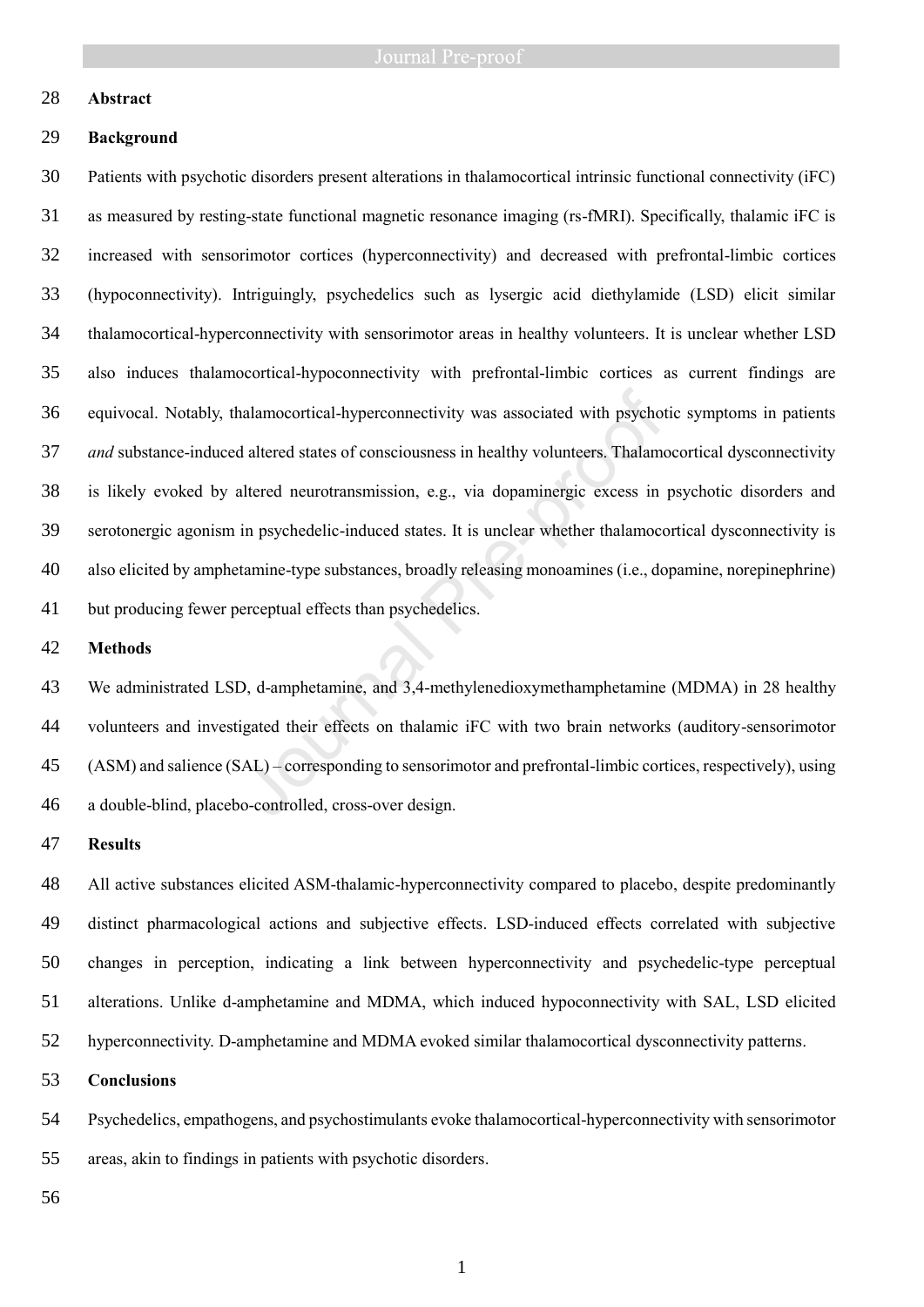# **Introduction**

 Early theories on schizophrenia hypothesized a "dysconnection" syndrome, mainly involving disturbances in cortico-striato-pallido-thalamocortical-circuits (1, 2). Animal studies demonstrated that these circuits are 60 organized topographically – e.g., prefrontal cortices preferentially connect to mediodorsal thalamic nuclei, while sensorimotor areas connect to lateral/posterior thalamic nuclei (3). Findings from *in vivo* investigations in healthy volunteers with resting-state functional magnetic resonance imaging (rs-fMRI) support this 63 topographical organization. Specifically, patterns of intrinsic functional connectivity ( $iFC - i.e.,$  statistical correlations between signal time-courses of distinct (sets of) brain regions) were identified between thalamic nuclei and cortical areas, consistent with the largely parallel sub-circuits of thalamocortical connections (4). Consistent with the "dysconnection" theories, altered thalamocortical-iFC is one of the most robust large-scale *in vivo* brain imaging findings in schizophrenia (5). Two patterns of thalamocortical dysconnectivity (i.e., reflecting both increased and decreased iFC, not to be confused with "disconnectivity", which denotes a decrease in function only (6)) have been identified consistently: compared to healthy controls, patients exhibit (i) increased iFC (hyperconnectivity) between primary-sensory/motor cortices and the (e.g., posterior/ventrolateral) thalamus and (ii) decreased iFC (hypoconnectivity) between prefrontal-limbic cortices and the (e.g., anterior/mediodorsal) thalamus. eas, consistent with the largely parallel sub-circuits of thalamodys<br>connection" theories, altered thalamocortical-iFC is one of the<br>g findings in schizophrenia (5). Two patterns of thalamocortic<br>sed and decreased iFC, not

 Thalamocortical dysconnectivity has been reported in patients with established schizophrenia (7-9), bipolar disorder (10, 11), first-episode psychosis (12), and individuals at-risk for psychosis (13), suggesting a ubiquitous phenomenon across psychotic disorders. The mechanism underlying thalamocortical dysconnectivity remains unclear but may be related to alterations in neurotransmission, as these appear to modulate iFC (e.g., changes in dopamine transmission modify iFC strength (14)). Therefore, experimental manipulations of neurotransmission could inform on mechanisms underlying thalamocortical dysconnectivity in psychotic disorders.

 Research in psychiatry has utilized substance-induced phenomena to model aspects of psychosis (15). For instance, amphetamine has a long-standing tradition as model for psychosis (16), based on two lines of evidence. First, amphetamine increases dopaminergic tone by interacting with the dopamine transporter (DAT) and releasing dopamine (17). This elevation in dopaminergic transmission mirrors increased dopamine levels reported in patients with psychosis (18, 19). Second, amphetamine can induce psychotic states and exacerbate psychotic symptoms in patients with schizophrenia (20, 21). At lower doses, however, psychotic phenomena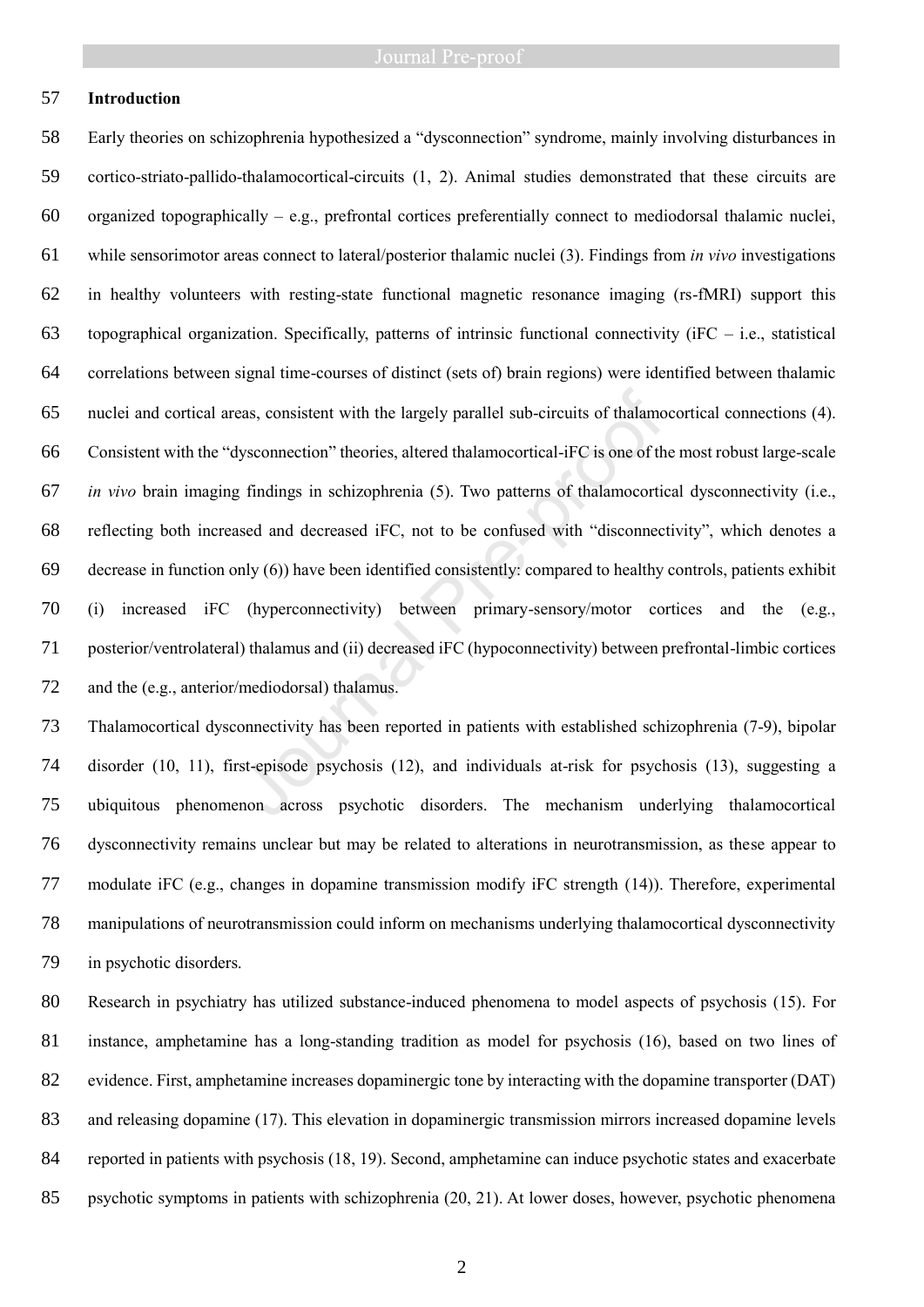are not common (22). It is unclear whether amphetamine induces thalamocortical dysconnectivity, as fMRI reports are scarce.

 While current models of psychosis are dominated by dopaminergic and glutamatergic hypotheses (23), the first substance-induced model of psychosis was motivated by LSD-induced effects (24). Typical effects may include altered visual and auditory perceptions, audiovisual synesthesia, derealization, and depersonalization (25, 26). Similar to other classic psychedelics, LSD acts as a partial agonist at the serotonergic 5- 92 hydroxytryptamine 2A (5-HT<sub>2A</sub>) receptor (25, 27, 28). The apparent similarities between some of the LSD- induced effects and psychotic symptoms catalyzed the serotonergic hypothesis of schizophrenia (15). Certain aspects of this hypothesis may still be relevant today, as psychedelic-induced experiences seem to mimic (some of) the mental phenomena apparent in emerging psychosis (15, 29). We recently argued that thalamocortical- hyperconnectivity with sensorimotor regions may underlie altered perception, as this pattern is consistently reported both in psychedelic-induced and psychotic states (30). Furthermore, thalamocortical- hyperconnectivity is associated with subjective changes in perception following LSD (31) and with psychotic symptoms in schizophrenia (32). A neurobiological mechanism underlying such shared phenomena has been suggested in the form of altered thalamic gating (33, 34). The disrupted thalamic filter model postulates that endogenous or exogenous alterations in neurotransmission (e.g., dopaminergic, serotonergic) potentially disrupt thalamic gating (e.g., via thalamic disinhibition), resulting in cortical sensory flooding, potentially leading to altered mental phenomena. In support, altered dopaminergic transmission (i.e., dopamine synthesis capacity) correlates with thalamocortical dysconnectivity in schizophrenia (9) and psychedelics, which induce alterations in serotonergic transmission, evoke thalamocortical-hyperconnectivity (31, 35, 36). It is unclear whether LSD also induces thalamocortical-hypoconnectivity with prefrontal-limbic cortices. Preller and colleagues (36) found LSD-induced thalamic hypoconnectivity with prefrontal-limbic areas and demonstrated 108 that this effect was depended upon 5-HT<sub>2A</sub> receptor signaling. Notably, this result was affected by global signal regression (GSR). Using a similar approach without GSR, Müller and colleagues (31) demonstrated an overall increase in thalamocortical-iFC, including to prefrontal-limbic areas and, in another study, increased iFC between several resting-state networks (RSN) covering prefrontal areas and the thalamus (37). esis may still be relevant today, as psychedelic-induced experien<br>mena apparent in emerging psychosis (15, 29). We recently arge<br>th sensorimotor regions may underlie altered perception, as th<br>psychedelic-induced and psycho

 A special case is to be made for 3,4-methylenedioxymethamphetamine (MDMA), the active compound in the recreational drug "ecstasy," which combines amphetamine-like and LSD-like properties, and may therefore inform on mechanisms of action that are neither amphetamine- nor psychedelic-specific. MDMA is an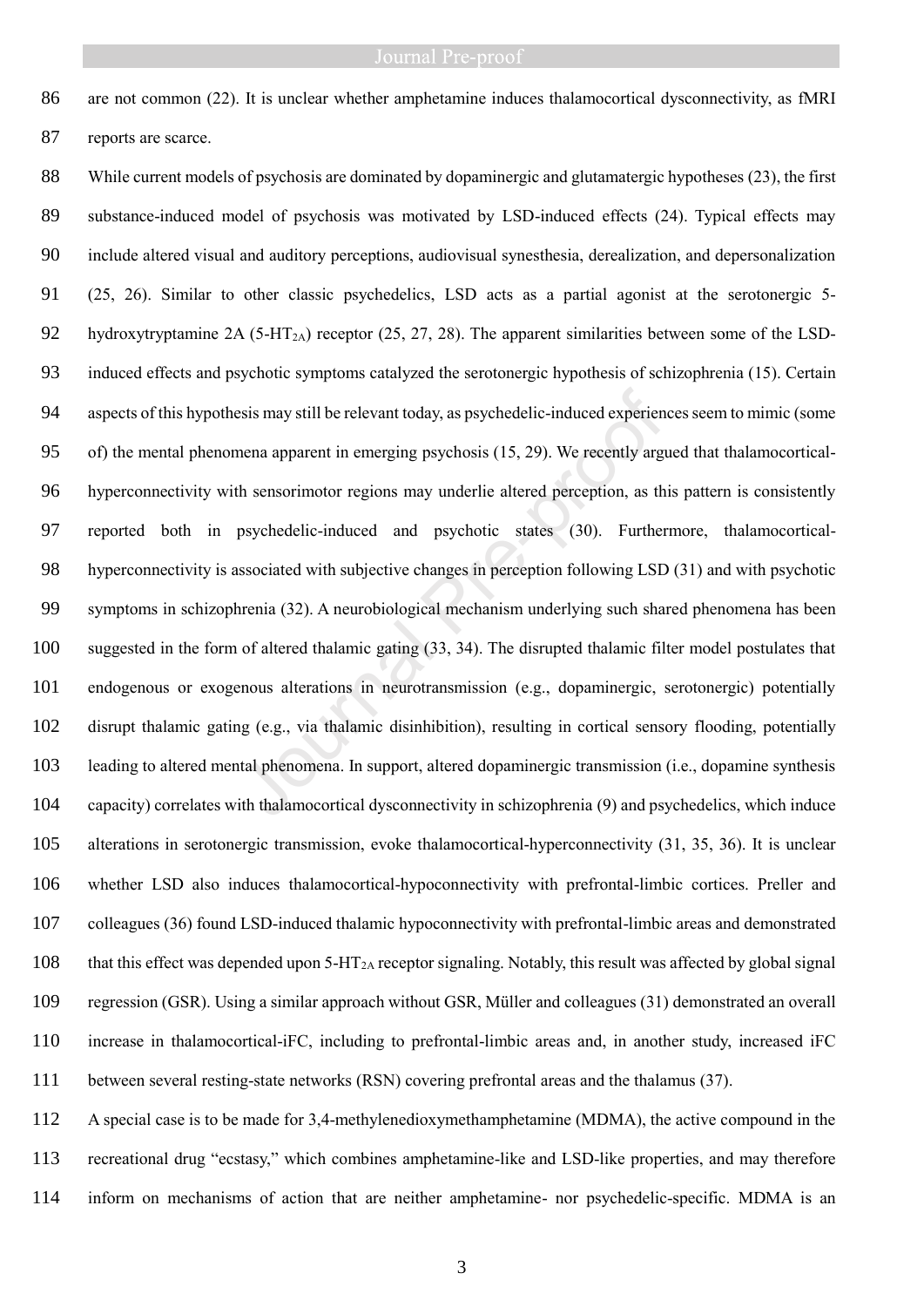amphetamine that elicits its effects mainly via serotonergic rather than dopaminergic neurotransmission (22, 116 26), and partly also via 5-HT<sub>2A</sub> receptors (38). MDMA typically induces mild alterations in perception, along with increased feelings of well-being (39). Although not typically used to model psychosis, MDMA can induce psychotic symptoms (40, 41), including delusions, hallucinations, and conceptual disorganization (42). In line with its serotonergic mode of action, evidence indicates that MDMA-induced effects are akin to some LSD- induced neural effects (43), but it remains to be determined whether thalamocortical dysconnectivity is also elicited.

 We administered d-amphetamine, LSD, and MDMA in healthy volunteers and employed rs-fMRI with a double-blind, placebo-controlled, cross-over design to investigate substance-induced effects on thalamocortical-iFC. In line with the disrupted thalamic filter model we hypothesized that all three substances will elicit thalamocortical-hyperconnectivity with sensorimotor cortices. Concerning prefrontal-limbic- thalamic-iFC, we expected a more nuanced effect, with iFC increases following LSD and MDMA and decreases following d-amphetamine, based on a previous report (44). Substance-induced alterations in thalamocortical-iFC were assessed voxel-wise, by correlating the time-series of two RSNs previously used in psychosis studies – i.e., auditory-sensorimotor (ASM), as proxy for sensorimotor cortices and salience network (SAL), corresponding to prefrontal-limbic cortices – and the thalamus, respectively (8, 9). Putative relationships between thalamocortical (dys)connectivity and subjective drug effects were assessed with We administered d-amphetamine, LSD, and MDMA in healthy volunteers and en<br>double-blind, placebo-controlled, cross-over design to investigate substant<br>thalamocortical-iFC. In line with the disrupted thalamic filter model we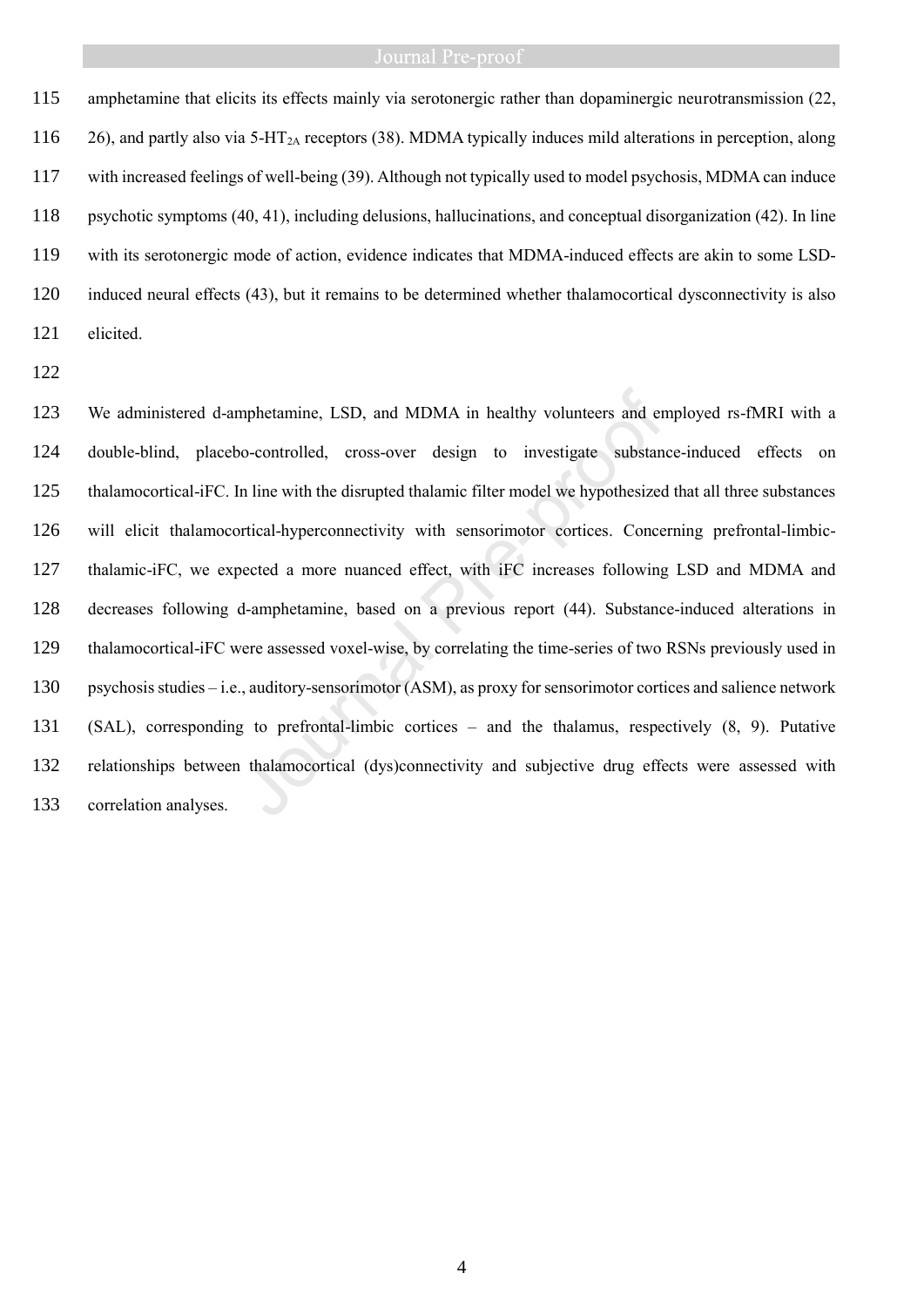### **Materials and methods**

- Data analyzed herein were derived from the clinical trial NCT03019822 (26), which was conducted in Basel,
- Switzerland, and approved by the Ethics Committee for Northwest/Central Switzerland (EKNZ) and by the
- Federal Office of Public Health. All participants gave their written informed consent after receiving a complete
- description of the study and received monetary compensation.
- 

# **Participants and study design**

- 141 Twenty-eight healthy volunteers were recruited for the study (14 women, mean age  $28 \pm 4$  years). See 142 Supplementary methods and (26) for detailed participant description and study procedures.
- The effects of 40 mg d-amphetamine, 0.1 mg LSD, and 125 mg MDMA were investigated using a double- blind, placebo-controlled, cross-over design, comprising four experimental sessions with either d-amphetamine, LSD, MDMA, and placebo in random and counterbalanced order. Study details and substance-
- induced subjective and autonomic effects have been described previously (26).
- 

### **Assessment of subjective and autonomic effects**

 The substance-induced subjective peak effects were assessed 11 hours after substance administration with the 5 Dimensions of Altered States of Consciousness Questionnaire (5D-ASC)(45). We evaluated the overall strength of the drug effects (i.e., "any drug effect" from the visual analog scales) (26) by averaging the scores recorded immediately before (1.5h after substance-administration) and after (2.5.h after substance- administration) the fMRI scan. order and (26) for detailed participant description and study proce<br>d-amphetamine, 0.1 mg LSD, and 125 mg MDMA were inve<br>olled, cross-over design, comprising four experimental s<br>MDMA, and placebo in random and counterbalan

 Autonomic effects were assessed by measuring several physiological parameters (PP), including blood pressure, heart rate, and tympanic body temperature immediately before (1.5h) and after (2.5h) the fMRI scan (26). Average values of pre- and post-MRI autonomic effects were used in subsequent analyses.

### **Resting-state functional MRI: data acquisition and preprocessing**

For all conditions, structural and functional-MRI data were acquired using a 3-Tesla MRI system (Magnetom

- Prisma, Siemens Healthcare, Erlangen, Germany), with a 20-channel phased-array radiofrequency head coil.
- See Supplementary methods for imaging parameters.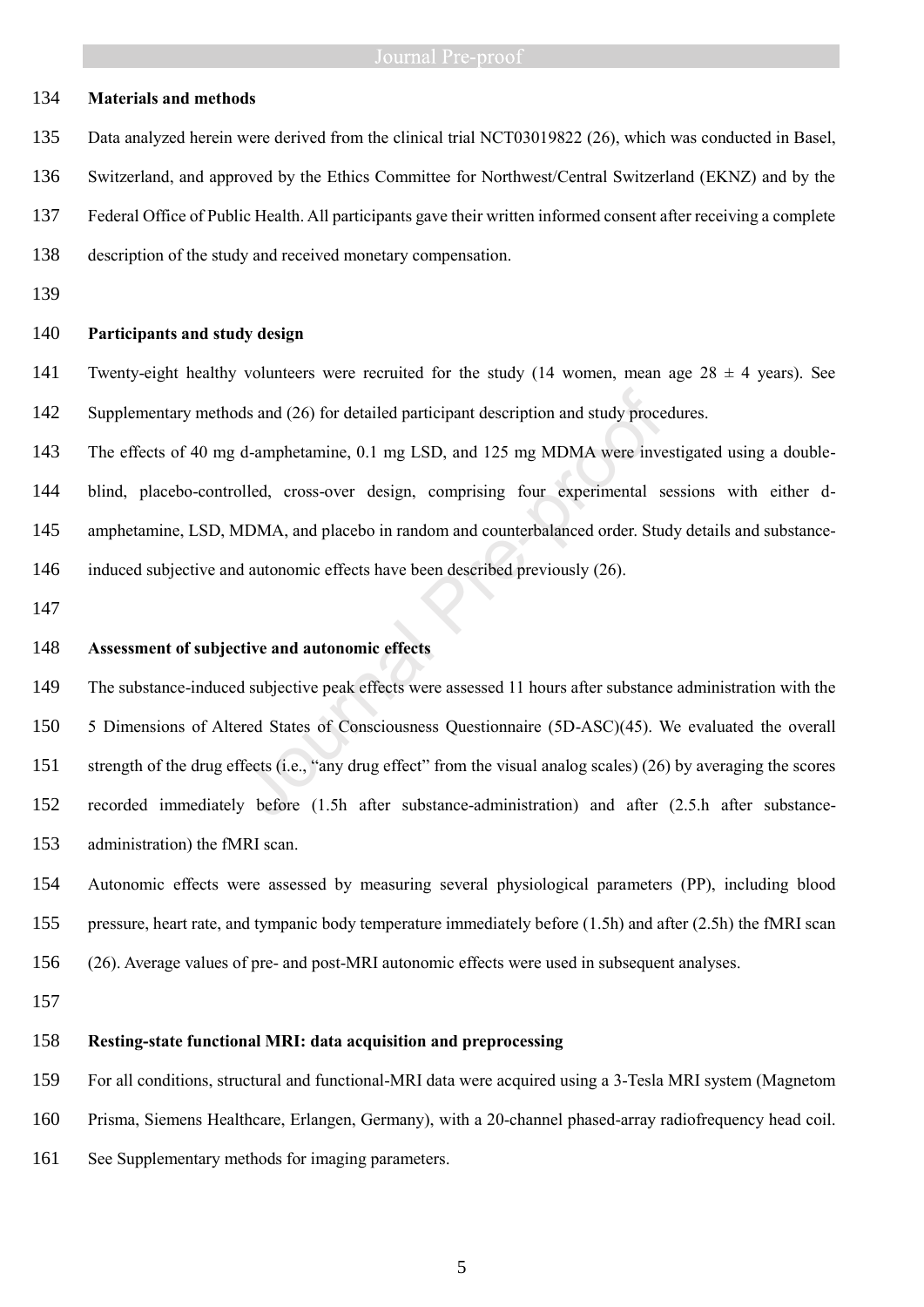The Configurable Pipeline for the Analysis of Connectomes (C-PAC, version 1.7.0.[, https://fcp-indi.github.io/\)](https://fcp-indi.github.io/) was used to preprocess the MRI data. We used the default preconfigured pipeline from C-PAC unless otherwise specified [\(https://fcp-indi.github.io/docs/v1.8.3/user/pipelines/preconfig\)](https://fcp-indi.github.io/docs/v1.8.3/user/pipelines/preconfig). Preprocessing steps included slice timing correction, motion correction, scrubbing, intensity normalization, nuisance-signal-regression followed 166 by bandpass filtering  $(0.01-0.1\text{Hz})$ , registration to anatomical space and normalization to MNI 3mm<sup>3</sup> space with FSL FLIRT/FNIRT. The nuisance-signal-regression was performed as a single multiple linear regression model and included component-based noise correction (aCompCor) to remove physiological noise)(46). Notably, aCompCor was performed on eroded white matter (WM) and cerebrospinal fluid (CSF) masks. Head motion effects were regressed out with the Friston 24-parameter model (i.e. six head motion parameters, six head motion parameters one time point before, and the 12 corresponding squared items). Data were analyzed twice, with the above-mentioned standard pipeline, and by adding GSR to the above-mentioned steps. One participant was removed due to excessive head motion, estimated with mean framewise displacement (FD)(47), in one session (i.e., placebo (FD>0.2 mm)). Two additional participants were removed due to missing sessions. egressed out with the Friston 24-parameter model (i.e. six heads<br>res one time point before, and the 12 corresponding squared ite<br>-mentioned standard pipeline, and by adding GSR to the aboved due to excessive head motion, e

### **Seed-based correlation analysis**

 Thalamocortical connectivity was investigated with seed-based correlation analysis. Seeds were chosen based on previous studies investigating thalamocortical dysconnectivity in patients with schizophrenia (8, 9). Specifically, two networks were selected from a 7-network parcellation (48), namely the auditory-sensorimotor (ASM) and the salience (SAL) networks. IFC was computed between each network and every voxel in the thalamus (created from the Harvard-Oxford subcortical atlas), respectively, resulting in z-maps reflecting ASM-thalamic and SAL-thalamic-iFC.

## **Statistical analyses**

 Voxel-wise group statistics were performed by applying one-way repeated-measures ANOVAs to the thalamocortical-iFC parameter maps using SPM12 [\(www.fil.ion.ucl.ac.uk/spm/\)](http://www.fil.ion.ucl.ac.uk/spm/). A flexible full factorial design was configured using "participants" as between-participant factor and "condition" as within-participant factor (levels: d-amphetamine, LSD, MDMA, and placebo). Statistical testing was limited to voxels contained in the thalamus mask used as target-region for the seed-based analysis. Significant differences were based on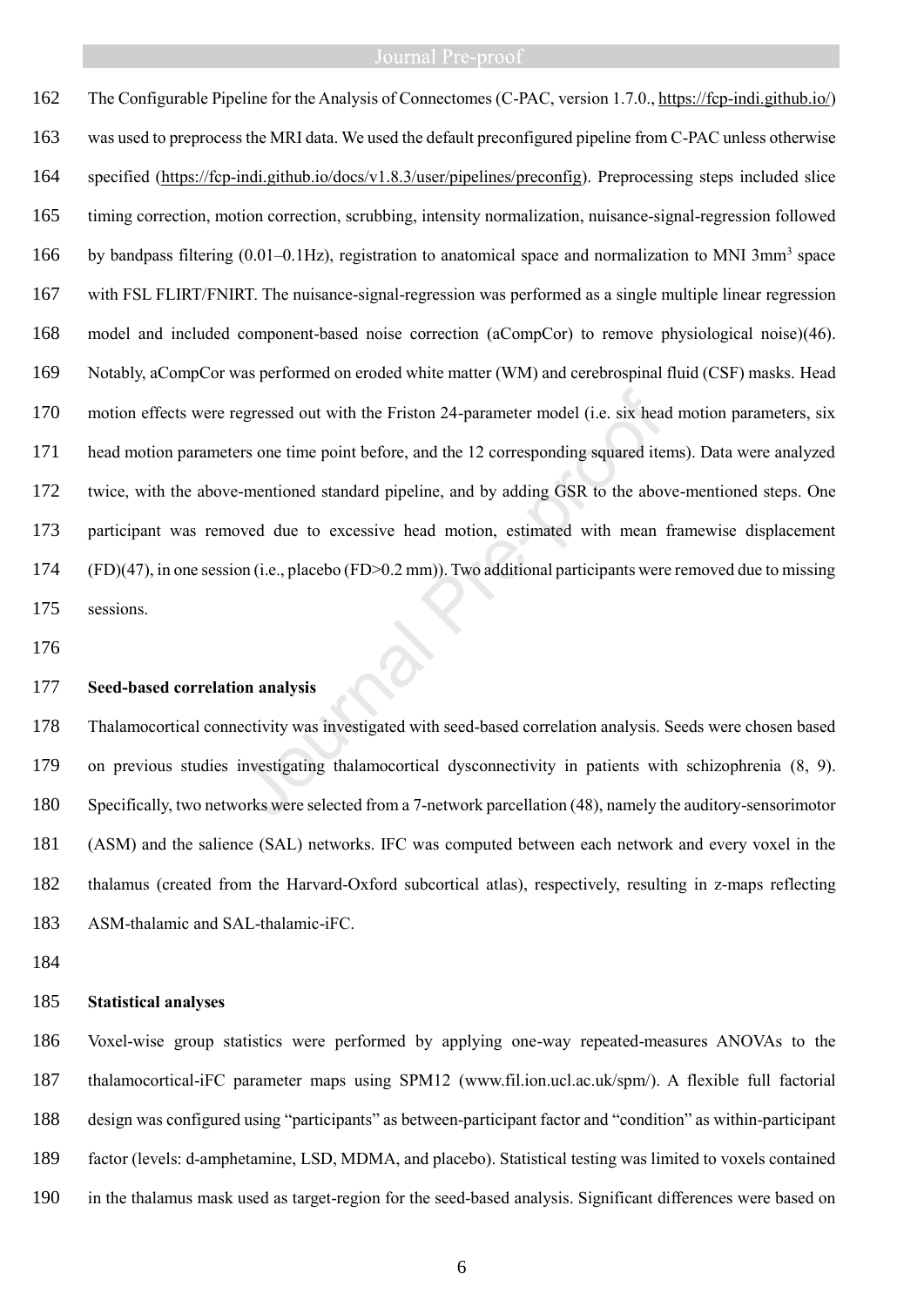191 a family wise error (FWE) rate of p<0.05 at the cluster level (height-threshold p=0.001). The outcomes of interest were thalamocortical-iFC changes induced by the active conditions (d-amphetamine, LSD, MDMA) versus placebo. Thalamic sub-regions were labelled according to the automated anatomical labeling (AAL) atlas (49). IFC values from the thalamic clusters showing substance-induced hypo-/hyperconnectivity (i.e., versus placebo) were extracted, averaged, and correlated with the subscales of the 5D-ASC with Pearson correlation analyses. P-values were Bonferroni adjusted to account for multiple testing.

 Additionally, we used a ROI-based approach to test whether thalamocortical-iFC values differed between the active conditions (d-amphetamine, LSD, MDMA). Specifically, we extracted and averaged the iFC values from the whole thalamus (i.e., values reflect connectivity not dysconnectivity) for each active condition and assessed differences between them with repeated-measures ANOVAs computed with Jamovi [\(https://www.jamovi.org\)](https://www.jamovi.org/). 199 from the whole thalamus (i.e., values reflect connectivity not dysconnectivity) for e<br>
200 assessed differences between them with repeated-measures ANOVAs co<br>
201 (https://www.jamovi.org).<br>
202 As all three active subs

 As all three active substances can modify the PP acquired for this study (26), which could in turn bias rs-fMRI results (50), we computed several control analyses to evaluate the influence of PP (see Supplementary methods).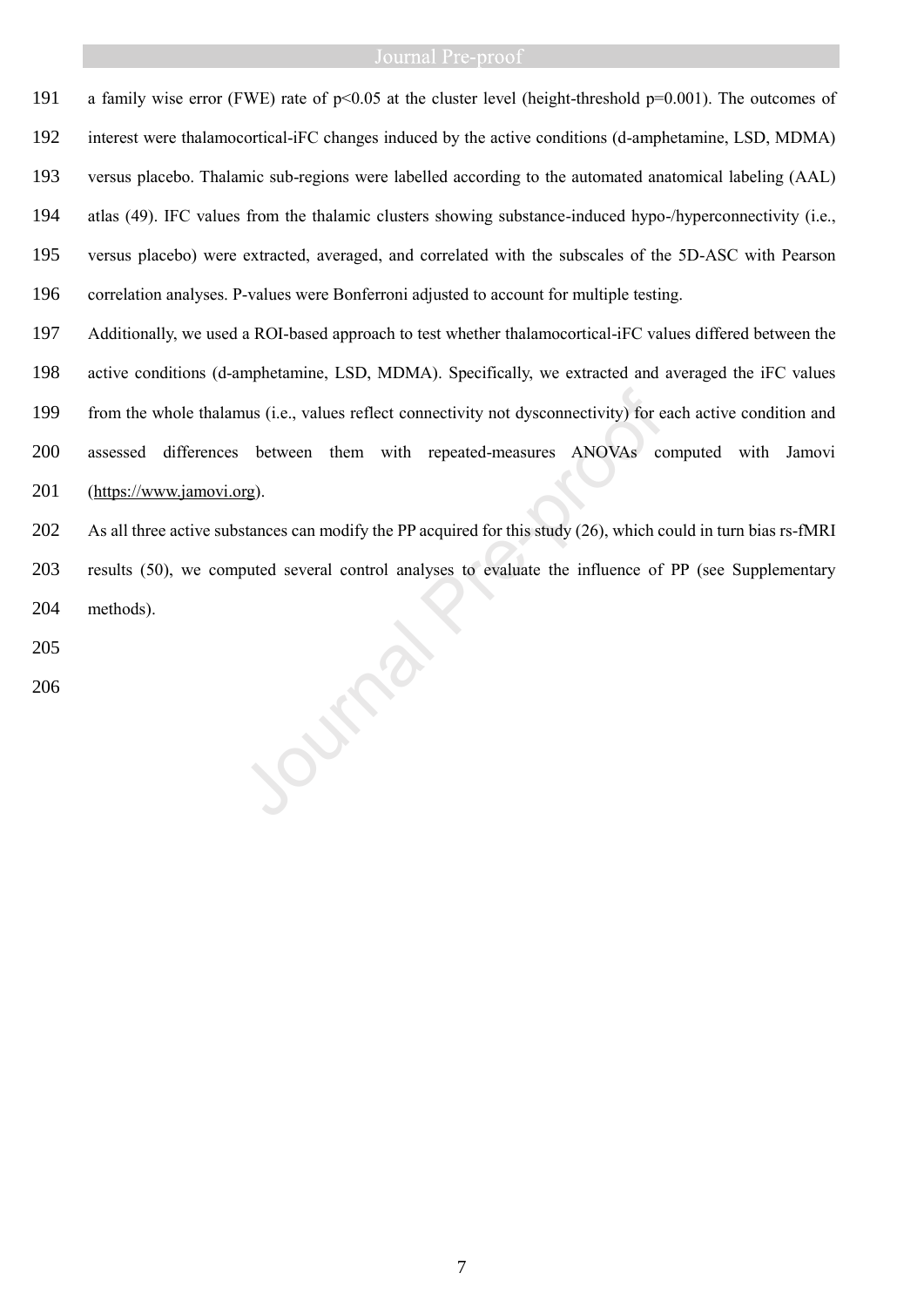# **Results**

208 The final sample used for the fMRI data analysis included 25 subjects (mean age  $28.2 \pm 4.35$ , range 25-45 years, 12 females). Results regarding substance-induced subjective and autonomic effects have been fully reported elsewhere (26). For the smaller imaging sample (n=25) see Supplementary results and Figures S1 and S2. Repeated-measures ANOVAs demonstrated that experimental sessions did not differ from placebo or each 212 other in FD-based head motion ( $F_{3,72}=1.80$ ,  $p=0.15$ ) or number of censored volumes ( $F_{3,72}=0.75$ ,  $p=0.52$ ). 213 Notably, the active conditions differed in the overall strength of the drug effect ( $F_{2,48}=52.9$ ,  $p<0.001$ ), with 214 LSD eliciting a stronger effect than both d-amphetamine  $(t(48)=10.17, p<0.001)$  and MDMA  $(t(48)=6.39,$ 215 p<0.001). MDMA elicited a stronger drug effect than d-amphetamine  $(t(48)=3.78, p<0.001)$ .

# **Thalamocortical-hyperconnectivity with ASM**

 Thalamocortical-iFC followed the expected patterns under physiological conditions (i.e., placebo, see 219 Supplementary results: Figures S3).

 Compared to placebo, each active substance elicited ASM-thalamic-hyperconnectivity (Figure 1). D- amphetamine elicited hyperconnectivity in one cluster, mainly covering ventrolateral nuclei (Table 1). LSD- induced hyperconnectivity was found in three clusters, covering ventral lateral, and posterolateral nuclei. MDMA evoked hyperconnectivity in one cluster mainly covering the ventral lateral nuclei. cited a stronger drug effect than d-amphetamine  $(t(48)=3.78, p \times$ <br>perconnectivity with ASM<br>followed the expected patterns under physiological condit<br>s; Figures S3).<br>oo, each active substance elicited ASM-thalamic-hyperconn<br>

 Next, we used a ROI-based approach to test whether the active substances differed in ASM-thalamic-iFC by contrasting them with each other. A repeated-measures ANOVA demonstrated that ASM-thalamic-226 hyperconnectivity did not differ significantly between substances  $(F_{2,48}=0.85, p=0.43)$ , indicating similar substance-induced changes. Controlling for the overall strength of the drug effects (i.e., including these as 228 covariates-of-no-interest in the ANOVA) did not influence the results  $(F_{2,42}=0.31, p=0.73)$ .

Controlling for PP in the repeated-measures ANOVA did not affect the hyperconnectivity results (Figure S4).

 Furthermore, ASM-thalamic-hyperconnectivity did not correlate with ∆PP for any of the substances (Table 231 S1), nor with the overall strength of the drug effect (d-amphetamine:  $r=0.22$ ,  $p=0.28$ ; LSD:  $r=0.17$ ,  $p=0.40$ ; 232 MDMA: r=-0.12, p=0.54).

 In a separate control analysis, GSR was included as an additional step in the preprocessing pipeline. While GSR attenuated the main results somewhat, ASM-thalamic-hyperconnectivity remained significant for the 235 active substances (Figure S5).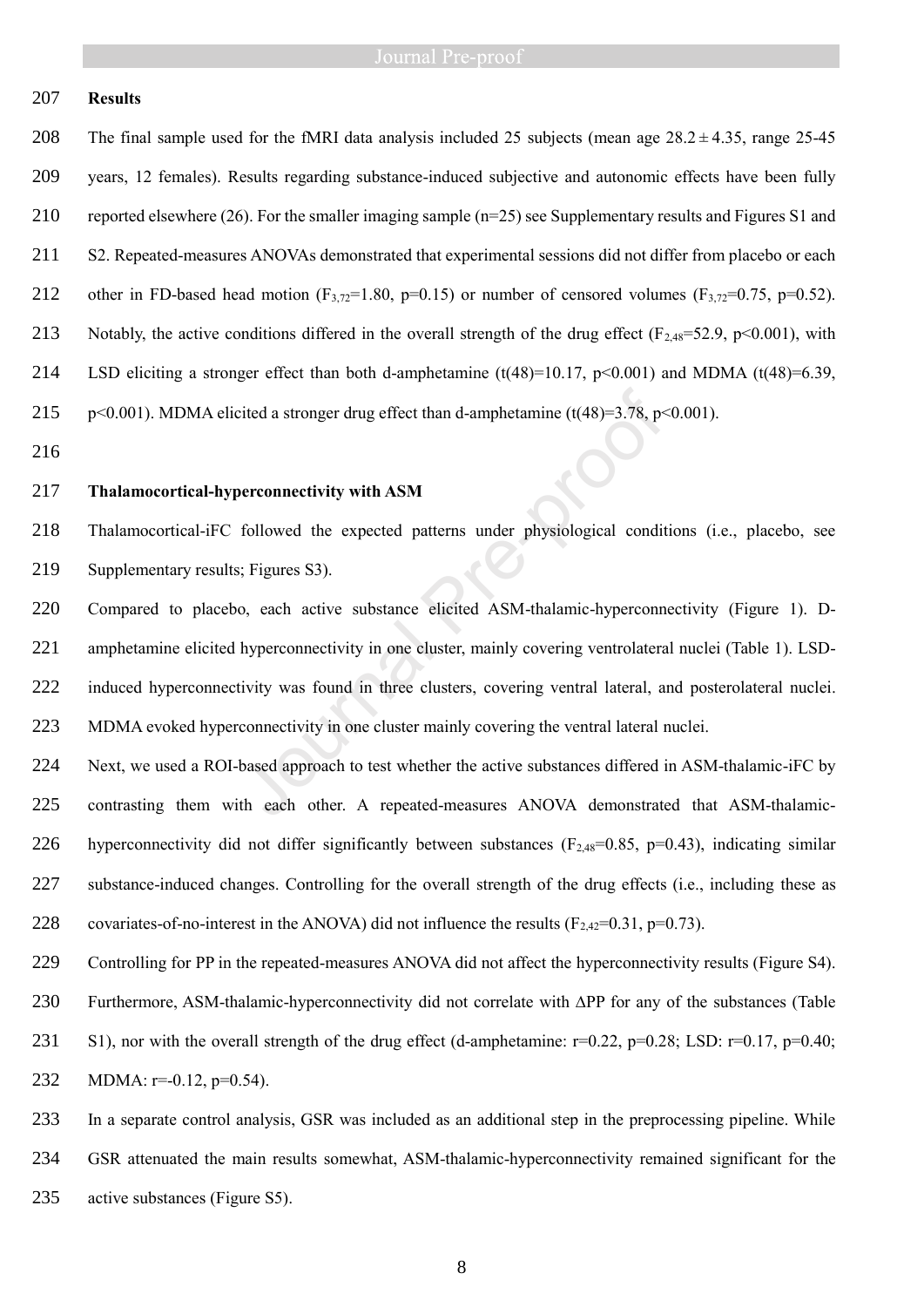### **Distinct thalamocortical connectivity patterns with SAL**

 The active substances elicited distinct thalamocortical-iFC with the SAL compared to placebo (Figure 1). Following d-amphetamine, SAL-thalamic-iFC was reduced in two clusters, mainly covering the ventral lateral nuclei (Table 1). In contrast, LSD elicited hyperconnectivity in three clusters mainly covered posterior nuclei 241 but also parts of the mediodorsal thalamus. Following MDMA, SAL-thalamic-iFC was reduced in two clusters, 242 mainly covering the ventral lateral nuclei.

 Using a ROI-based approach, we show that SAL-thalamic dysconnectivity differed significantly between 244 substances ( $F_{2,48}$ =6.73, p=0.003), with LSD eliciting higher iFC values in the whole thalamus than both d-245 amphetamine (t(48)=2.97, p=0.01) and MDMA (t(48)=3.34, p=0.004), which did not differ from one another 246  $(t(48)=0.37, p=0.92)$ . This effect was influenced by the overall strength of the drug effect, i.e., the differences

247 were no longer significant after including these effects as covariates-of-no-interest in the ANOVA  $(F_{2,42}=0.43,$ 248  $p=0.64$ ).

 Control analyses demonstrated that PP did not influence substance-induced SAL-thalamic-iFC alterations (Figure S4). SAL-thalamic hypo-/hyperconnectivity did not correlate with ∆PP for any of the substances (Table 251 S1), nor with the overall strength of the drug effects (d-amphetamine:  $r=0.22$  p=0.28;  $r=0.36$  p=0.07; MDMA: 252  $r=-0.11$  p=0.59). 3, p=0.003), with LSD eliciting higher iFC values in the whol<br>2.97, p=0.01) and MDMA (t(48)=3.34, p=0.004), which did no<br>This effect was influenced by the overall strength of the drug e<br>icant after including these effects

 In contrast, GSR markedly altered LSD- and MDMA-induced SAL-thalamic dysconnectivity – which were no longer significant – but not d-amphetamine-induced changes (Figure S5). As GRS also corrects for global effects brought about by distinct PP, and substances differed in several PP, we ran a control analysis, in which the effects of GSR on SAL-thalamic-iFC were investigated, while also controlling for PP. Controlling for PP in addition to GSR did not modify the results (Figure S6).

 SAL-thalamic-hypoconnectivity did not correlate with ASM-thalamic-hyperconnectivity for d-amphetamine and MDMA, but SAL-thalamic-hyperconnectivity correlated with ASM-thalamic-hyperconnectivity for LSD (see Supplementary results).

### **Associations between thalamocortical connectivity and subjective effects**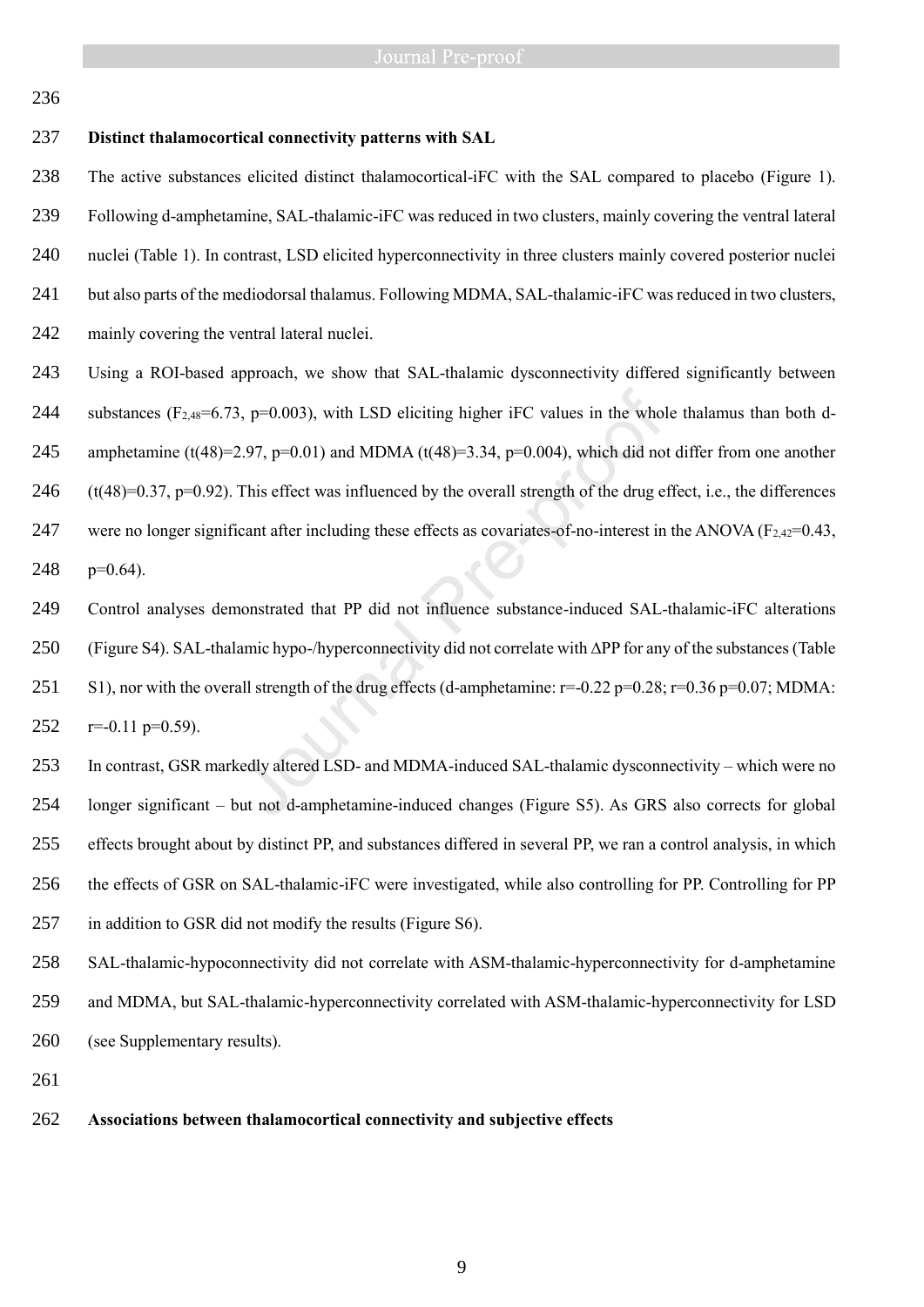We assessed whether thalamocortical dysconnectivity was associated with substance-induced subjective effects, by correlating values extracted from thalamic voxels showing hyper-/hypoconnectivity with each of 265 the 5D-ASC 11 subscales.

 D-amphetamine-and MDMA-induced thalamocortical dysconnectivity did not correlate with any of the 5D- ASC subscales (Table S2 and Figure S7). In contrast, LSD-induced ASM-thalamic-hyperconnectivity 268 positively correlated with "blissful state" (r=0.44, p=0.02), "insightfulness" (r=0.49, p=0.01), "audio-visual synesthesia" (r=0.48, p=0.01), and "changed meaning of percepts" (r=0.58, p=0.002) (Figure 2). Only the latter 270 remained significant after adjusting for multiple comparisons (i.e., corrected to  $p=0.004$  (0.05/11)). Similarly, SAL-thalamic-hyperconnectivity also correlated with "audio-visual synesthesia" (r=0.44, p=0.02) and 272 "changed meaning of percepts" (r=0.50, p=0.01), but did not survive correction for multiple comparisons. 271 SAL-thalamic-hyperconnectivity also correlated with "audio-visual synesthesia"<br>
272 "changed meaning of percepts"  $(r=0.50, p=0.01)$ , but did not survive correction for n<br>
273 Finally, no main effect of  $\triangle PP$  was found

Finally, no main effect of ∆PP was found on the associations between LSD-induced thalamocortical

dysconnectivity and 5D-ASC subscales with hierarchical multiple regressions (see Supplementary results and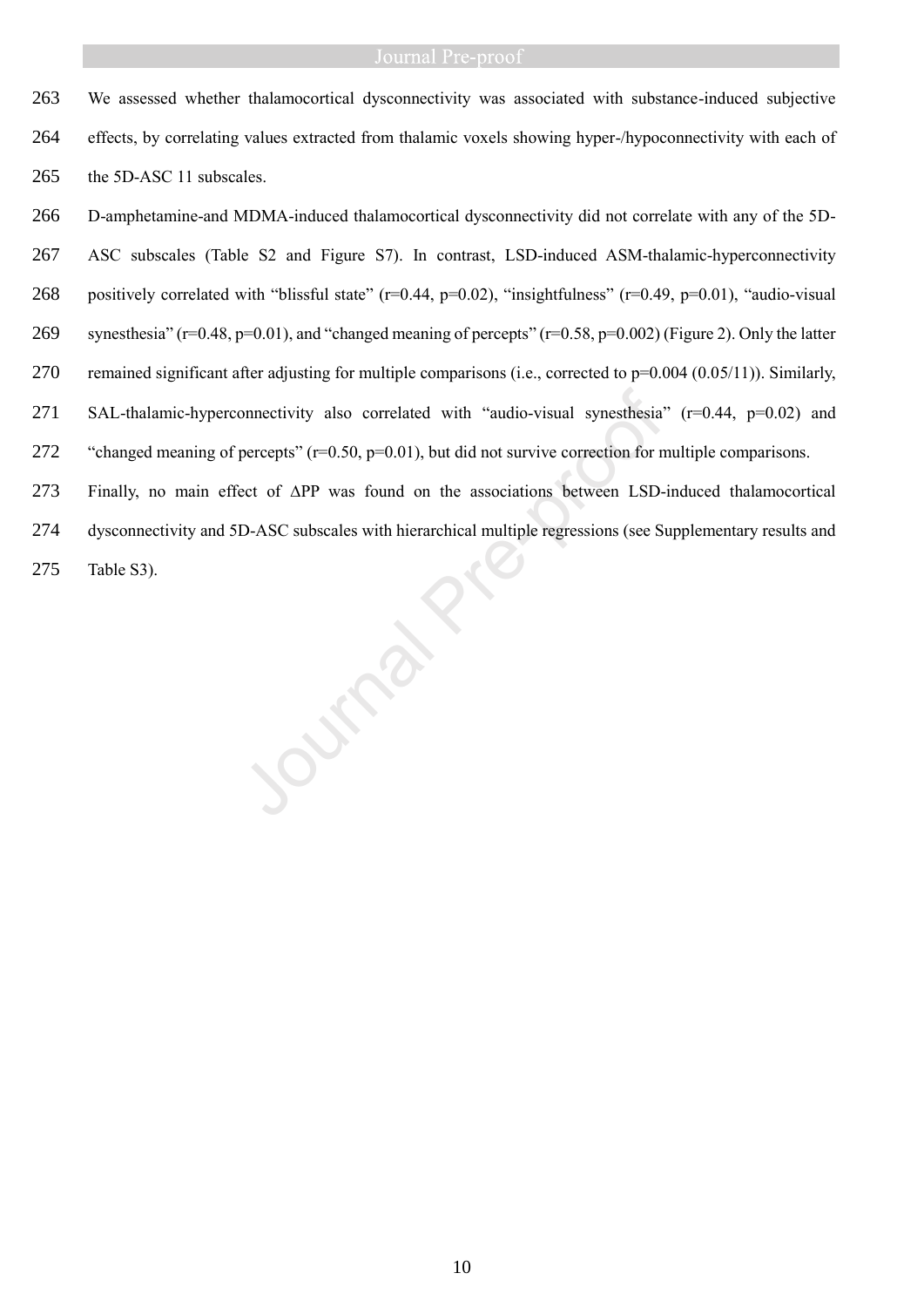# **Discussion**

 We employed pharmacological rs-fMRI with a double-blind, placebo-controlled, cross-over design in healthy volunteers to test whether d-amphetamine, LSD, and MDMA elicit thalamocortical dysconnectivity with two RSNs covering auditory-sensorimotor (ASM) and prefrontal-limbic cortices (SAL), respectively. Compared to placebo, all three substances induced thalamocortical-hyperconnectivity with ASM. Interestingly, the active substances did not differ in ASM-thalamic-iFC, suggesting a similar effect despite distinct pharmacological actions. These findings mirror ASM-thalamic-hyperconnectivity reports in patients with psychotic disorders and provide support for the disrupted thalamic filter model. Compared to placebo, LSD elicited SAL-thalamic- hyperconnectivity, whereas d-amphetamine and MDMA elicited hypoconnectivity. Unlike reports in patients with psychotic disorders, however, substance-induced SAL-thalamic-hypoconnectivity was mainly found in sensorimotor thalamic nuclei. Additionally, LSD-induced subjective effects differed significantly from d- amphetamine and MDMA-induced ones, and correlated with ASM-thalamic-hyperconnectivity. nereas d-amphetamine and MDMA elicited hypoconnectivity. Units, however, substance-induced SAL-thalamic-hypoconnectivic c nuclei. Additionally, LSD-induced subjective effects differed MA-induced ones, and correlated with A

# **Substance-induced ASM-thalamic-hyperconnectivity**

 Compared to placebo, all active substances elicited ASM-thalamic-hyperconnectivity (Figure 1). Control analyses demonstrated that PP did not influence the results (Figure S4). Although GSR reduced the number of thalamic voxels showing hyperconnectivity with ASM, the results remained significant for all substances (Figure S5).

 Consistent with our findings, several studies report LSD-induced thalamocortical-hyperconnectivity with 295 sensorimotor cortices (31, 36, 51). Such effects may be induced by stimulation of  $5-HT<sub>2A</sub>$  receptors both increasing the activity of pyramidal neurons in the cortex and of cortical and subcortical (i.e., basal ganglia) interneurons, which project to the thalamus, putatively leading to thalamic disinhibition (34). We are not aware of any studies directly investing the effects of d-amphetamine or MDMA on thalamic connectivity with cortical regions/RSNs. However, similar findings have been reported for methamphetamine and methylphenidate. For instance, increased iFC between the thalamus and postcentral cortices was reported in healthy volunteers following methamphetamine (52). Methylphenidate, which binds to DAT and blocks dopamine reuptake, thereby increasing dopamine concentration in the synaptic cleft, similar to d-amphetamine (53), induced hyperconnectivity between a sensorimotor network and a thalamic network (54). Psychostimulant-induced ASM-thalamic-hyperconnectivity may reflect an elevation in dopaminergic transmission, putatively increasing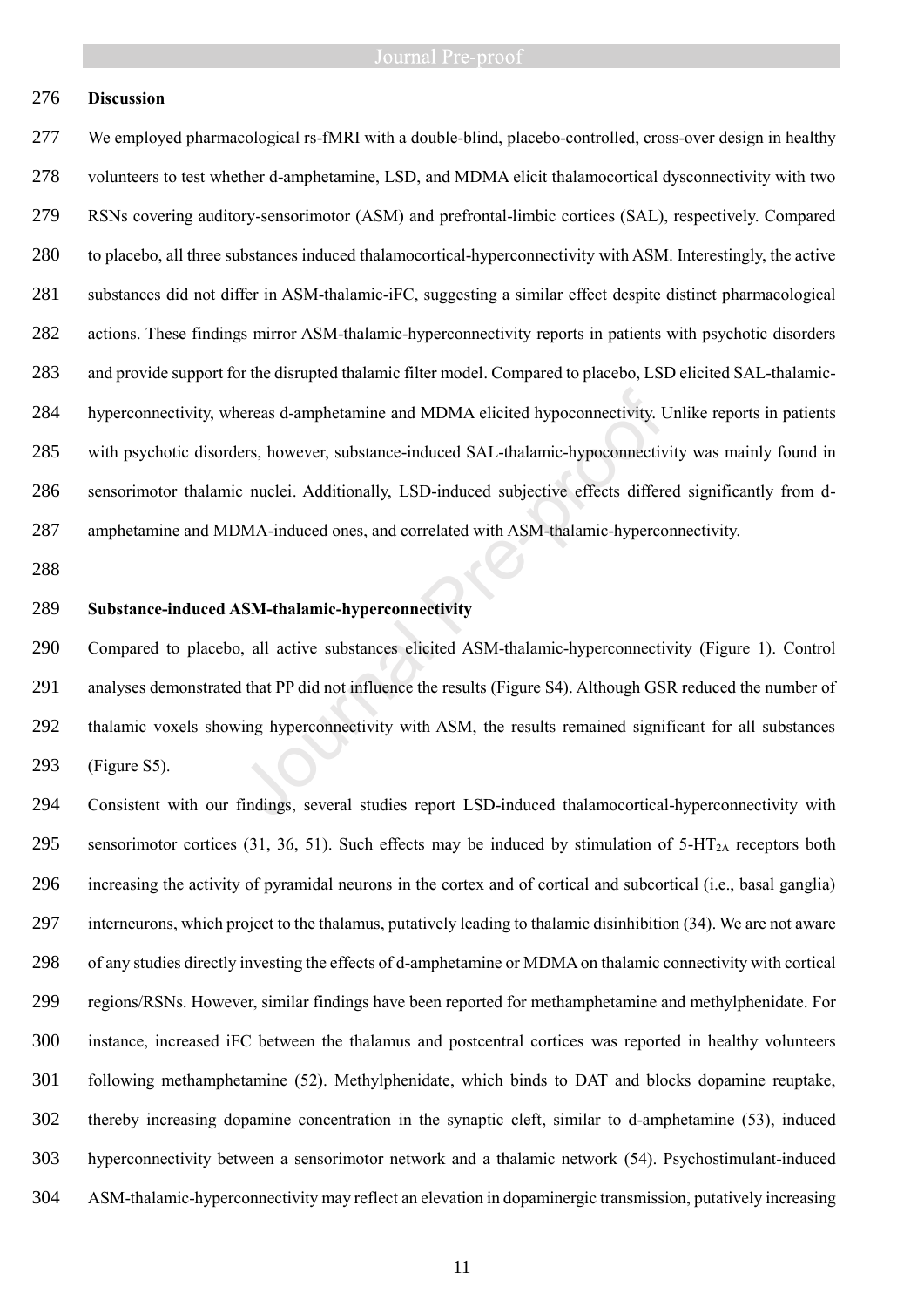the activity of striatal medium spiny neurons, which inhibit the pallidal neurons that control thalamic activity, thereby leading to thalamic disinhibition (55, 56). Taken together, these findings provide support for the disrupted thalamic filter model (33), as this model predicts an increase in thalamocortical interactions. ASM- thalamic-hyperconnectivity mainly covered thalamic sensorimotor nuclei (i.e., ventrolateral and posterior thalamic nuclei) for all substances (Table 1). Dysconnectivity peaks differed between substances, possibly due to distinct pharmacological actions or dopaminergic and serotonergic receptor distribution. It is worth noting 311 that the thalamus is not a unitary structure and that thalamic nuclei express distinct dopaminergic  $D_2$ -like (57) and  $5-\text{HT}_{2A}$  receptor densities (58), which directly affect thalamic function. Therefore, regional differences in receptor distribution may influence changes in thalamocortical-iFC. However, specific receptor-related effects 314 may be difficult to disentangle, due to  $D_2$ -like and 5-HT<sub>2A</sub> receptor overlap in some nuclei (e.g., mediodorsal nucleus, pulvinar) and several other sources that also modulate activity in thalamic nuclei (e.g., striato-pallidal) (see Supplementary discussion).

 Importantly, hyperconnectivity between the ASM and thalamic sensorimotor nuclei mirrors previous findings in psychotic disorders (8, 12). The link between alterations in dopaminergic transmission and sensorimotor- thalamic hyperconnectivity is in line with several models of psychosis (2, 55, 59). Additionally, there is also 320 evidence of altered serotonergic transmission in schizophrenia (60). A recent postmortem study using  $[3H]LSD$  as radiotracer, demonstrated increased  $5-\text{HT}_{2A}$  receptor density in the prefrontal cortex of antipsychotic-naïve patients with schizophrenia, possibly indicating a higher functional sensitivity for this receptor in schizophrenia (61). Furthermore, there is considerable overlap between serotonergic and dopaminergic innervations (e.g., in the striatum) and evidence for serotonergic modulation (i.e., via psilocybin) of dopamine release in the striatum of healthy participants (62). It is unclear whether changes in only one neurotransmitter system are sufficient to drive ASM-thalamic-hyperconnectivity. Notably, patients with schizophrenia receiving 327 antipsychotic medication (i.e., having antagonistic effects at the  $D_2$  receptor) still present ASM-thalamic- hyperconnectivity (9). However, LSD-induced thalamic hyperconnectivity with posterior associative cortices 329 appears dependent upon the 5-HT<sub>2A</sub> receptor, but some striatal-thalamic interactions do not  $(63)$ . Interestingly, 330 some atypical antipsychotics (e.g., clozapine, olanzapine) also block 5-HT<sub>2A</sub> receptors (64), but it is unknown whether patients treated with these medications show ASM-thalamic-hyperconnectivity. may influence changes in thalamocortical-iFC. However, specificant<br>angle, due to D<sub>2</sub>-like and 5-HT<sub>2A</sub> receptor overlap in some if<br>several other sources that also modulate activity in thalamic nuc<br>iscussion).<br>mectivity b

### **Substance-induced SAL-thalamic dysconnectivity**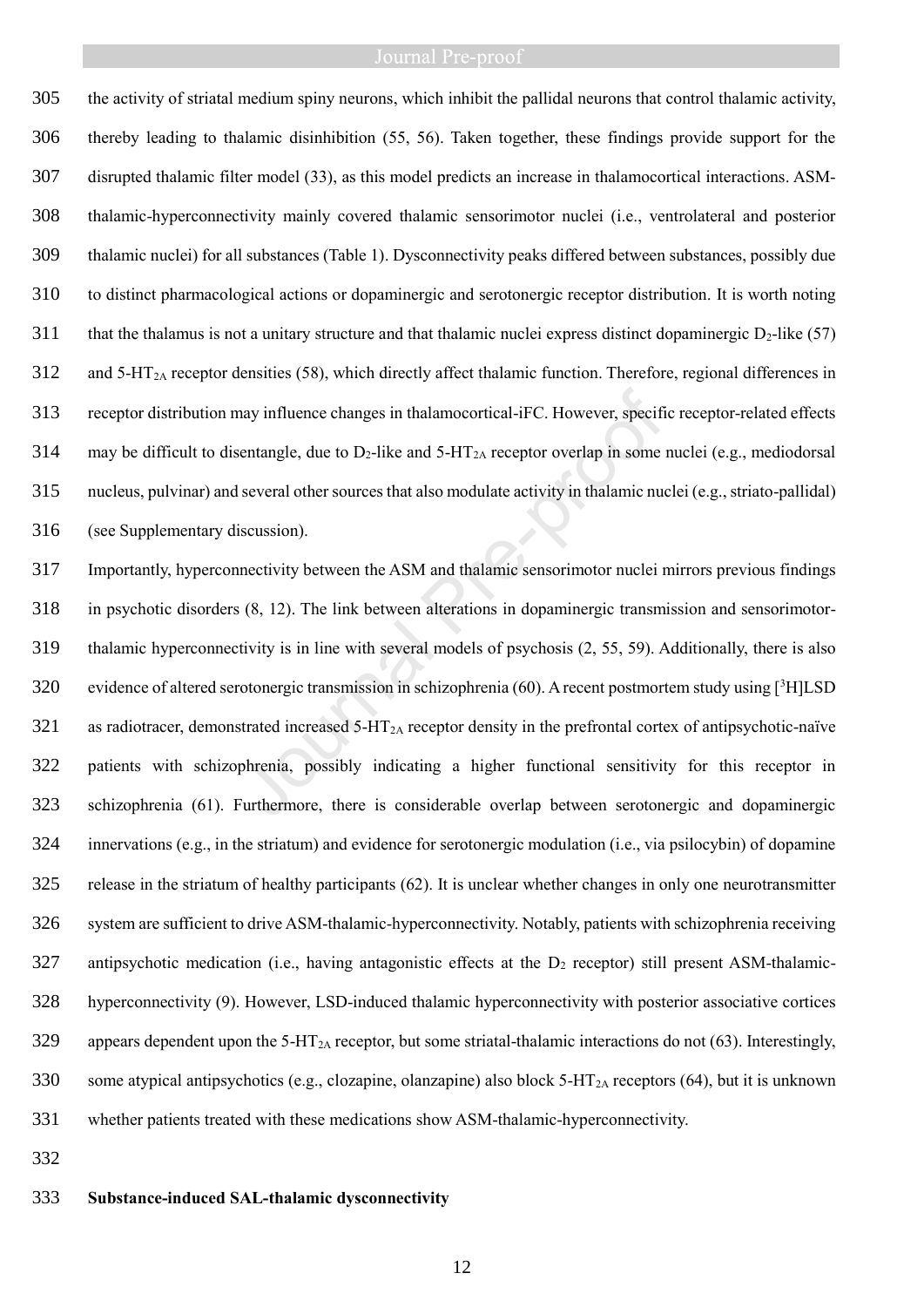The active substances differentially affected SAL-thalamic-iFC (Figure 1). Compared to placebo, d- amphetamine, and MDMA induced SAL-thalamic-hypoconnectivity, whereas LSD induced hyperconnectivity. Control analyses demonstrated that PP did not influence these results (Figure S4), in contrast to GSR, which led to significant changes (Figure S5). Specifically, while d-amphetamine-induced hypoconnectivity was slightly enhanced, MDMA-induced hypoconnectivity and LSD-induced hyperconnectivity were no longer significant. See Supplementary discussion for details.

 In contrast to our hypothesis regarding SAL-thalamic-iFC, we found the neural effects of d-amphetamine and MDMA similar, despite their predominantly different pharmacological actions (26). However, d-amphetamine and MDMA are structurally related and both stimulate norepinephrine release (65). Furthermore, the neurotransmitter systems have complex interactions at different levels, which might explain the similar neural response (66). Previous findings support d-amphetamine and MDMA-induced SAL-thalamic- hypoconnectivity. For example, a study reported decreased iFC between the anterior cingulum and a cortico- striato-thalamic network following d-amphetamine (44). Similarly, methylphenidate was reported to reduce iFC between SAL and a thalamic network in healthy volunteers (54). Reduced iFC between the thalamus and prefrontal areas was also reported following MDMA administration (67). Interestingly, SAL-thalamic- hypoconnectivity mainly covered ventrolateral nuclei (Table 1). This finding indicates a functional decoupling between the SAL and sensorimotor thalamic nuclei. We speculate that the decoupling between associative cortical and sensorimotor thalamic regions indicates an attenuation of putative sources of noise in the regulation of other cognitive processes (e.g., attentional for d-amphetamine, prosocial for MDMA). In support, methylphenidate also leads to a decoupling between the prefrontal cortices and sensorimotor thalamic nuclei, while sparing other thalamic functional subdivisions (68). Interestingly, the location of the main effects in sensorimotor thalamic nuclei contrasts with findings in patients with psychotic disorders. Specifically, in patients SAL-thalamic-hypoconnectivity was reported in associative thalamic nuclei, especially the mediodorsal nucleus (8, 12, 69). Indeed, there is consistent evidence that this nucleus is involved in the pathophysiology of schizophrenia and that it may play a major role in the patients' cognitive difficulties (70, 71). acturally related and both stimulate norepinephrine release<br>ems have complex interactions at different levels, which might e<br>vious findings support d-amphetamine and MDMA-i<br>example, a study reported decreased iFC between t

 Regarding LSD, we observed an increase in functional coupling between association nuclei in the thalamus and prefrontal-limbic areas. Specifically, LSD-induced hyperconnectivity with SAL mainly covered the pulvinar and peaked in the pulvinar, mediodorsal nucleus, and medial geniculate. This finding is in line with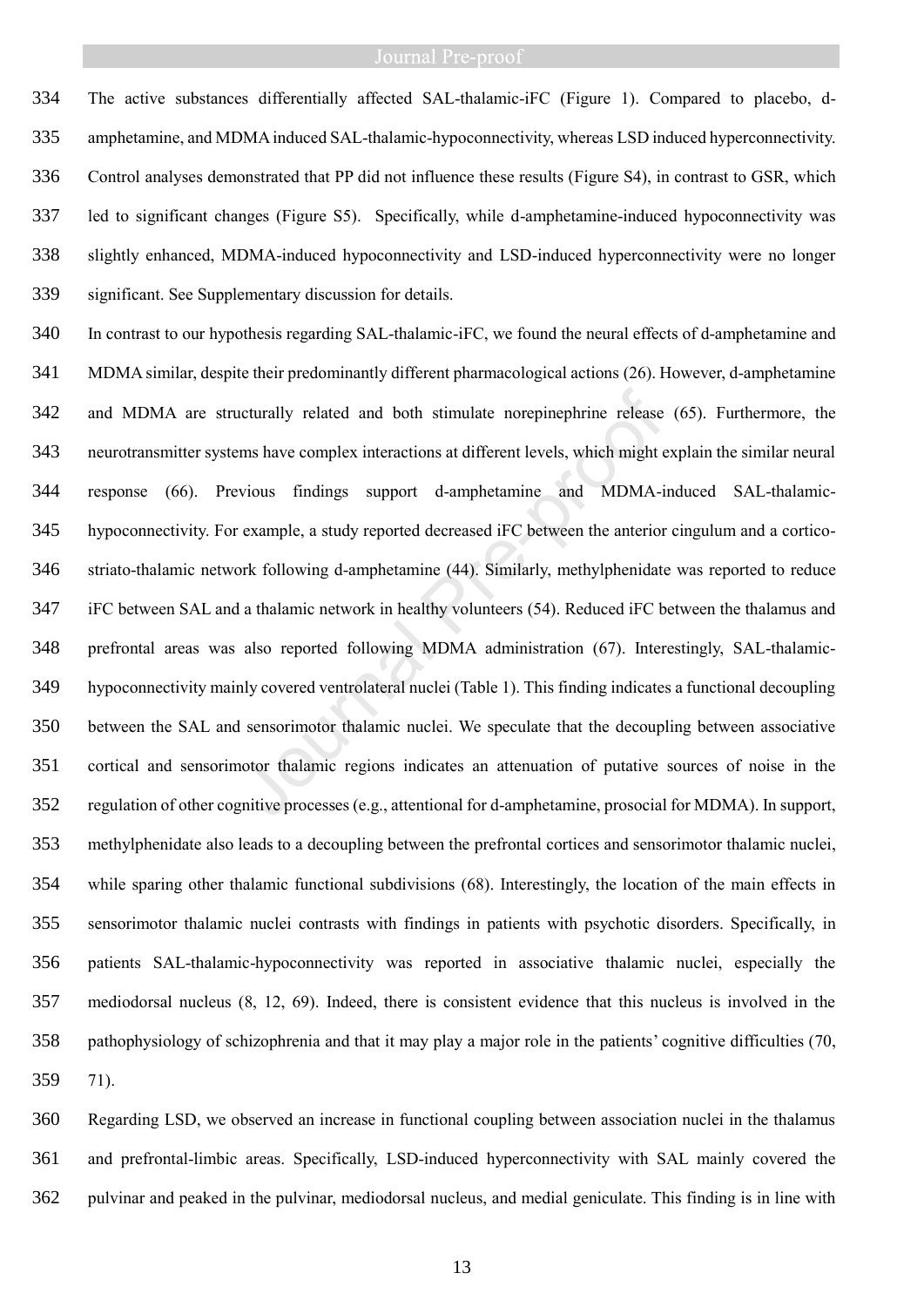previous reports of increased iFC between distinct associative regions following LSD. For instance, increased iFC between the ventromedial PFC and several other prefrontal regions has been reported (72), as well as increased iFC between several brain networks covering associative cortices (e.g., SAL and default mode network (DMN)) and between these and the thalamus (37, 72). However, in contrast to our finding, Preller and colleagues (36) reported LSD-induced hypoconnectivity with prefrontal-limbic areas. We note that this result was, however, affected by GSR. We detected a somewhat similar effect herein, namely SAL-thalamic- hyperconnectivity was no longer significant after the inclusion of GSR (see Supplementary discussion). Finally, LSD-induced SAL hyperconnectivity with thalamic association nuclei contrasts with SAL-mediodorsal hypoconnectivity reported in psychotic disorders (8, 12), suggesting distinct neural phenomena.

 We note that despite the disrupted thalamic filter model predictions (i.e., cortical flooding) we did not observe undifferentiated increases in thalamocortical-iFC. Indeed, SAL-thalamic-hypoconnectivity findings reported for d-amphetamine and MDMA depict functional decoupling rather than an increase in thalamocortical interactions. However, iFC does not allow for the quantification of directionality and it is unclear whether the thalamus drove the SAL-thalamic-hypoconnectivity. Nor is it clear that the thalamus caused hyperconnectivity with sensorimotor areas. These issues may be clarified by employing effective connectivity to assess the potentially causal role of the thalamus in thalamocortical dysconnectivity. mectivity reported in psychotic disorders (8, 12), suggesting dis<br>he disrupted thalamic filter model predictions (i.e., cortical floo<br>ases in thalamocortical-iFC. Indeed, SAL-thalamic-hypoconne<br>nd MDMA depict functional de

### **Associations between LSD-induced ASM-thalamic-hyperconnectivity and subjective effects**

 D-amphetamine and MDMA-induced changes in thalamocortical-iFC were not associated with drug-induced subjective effects. Notably, d-amphetamine and MDMA-induced subjective effects were very mild, and with one exception (i.e., "blissful state" for MDMA) did not differ significantly from placebo (Figure S1). While some studies indicate stronger effects on 5D-ASC following MDMA compared to placebo, including LSD in the study appears to minimize such differences, for detailed discussion see (26). Furthermore, we note that brain-behavior relations are in general difficult to map (73). It is possible that the subjective effects elicited by these substances were too weak to allow for correlations with iFC, indicating an issue with the overall strength of the drug effect (i.e., much weaker effect than LSD) but possibly also the higher specificity of 5D-ASC for psychedelic phenomena, i.e., classic psychedelics elicit in general stronger effects on the 5D-ASC than d-amphetamine or MDMA (26, 74).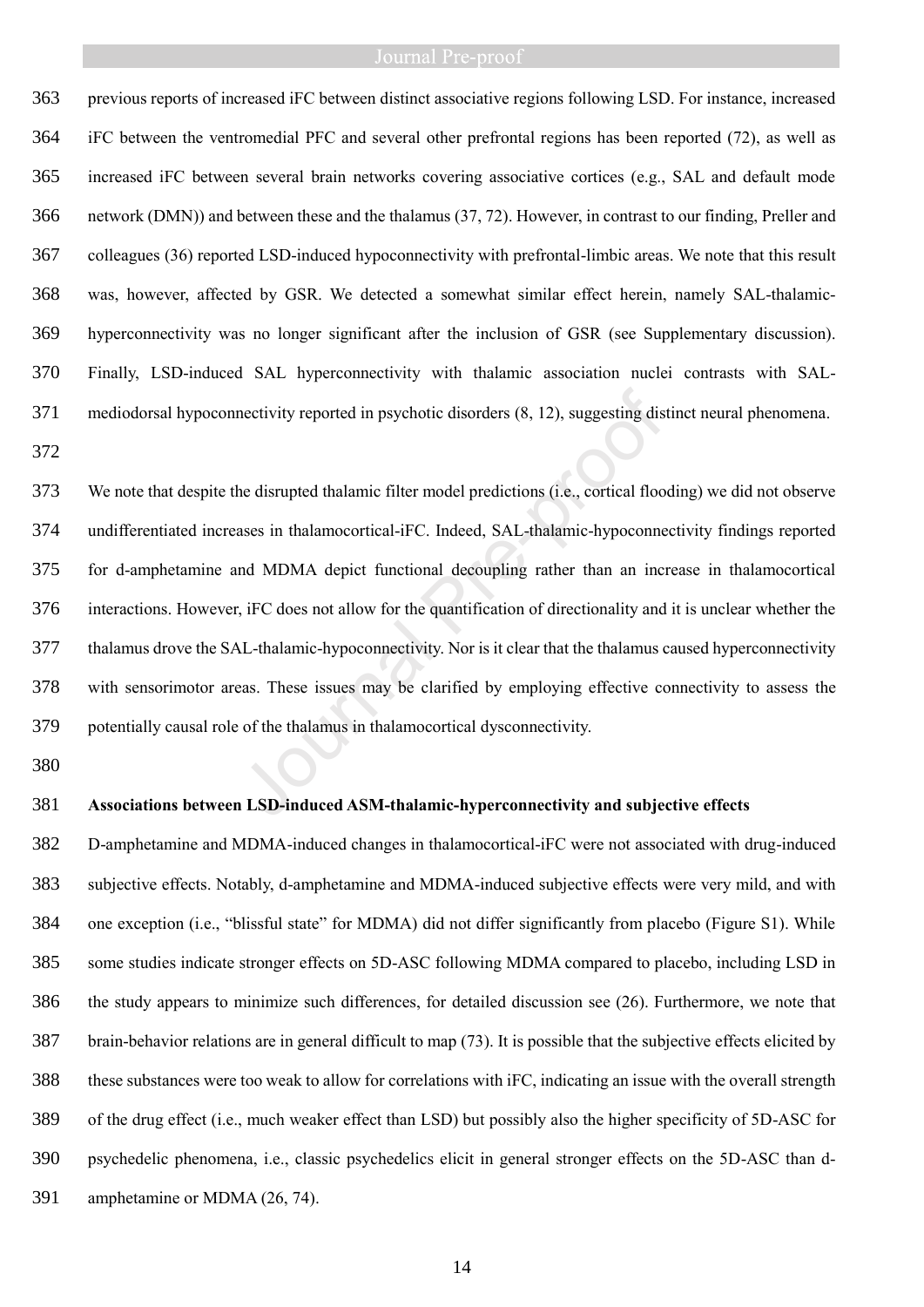LSD elicited typical subjective psychedelic effects (45). Remarkably, ASM-thalamic-hyperconnectivity correlated with several subscales of the 5D-ASC (Figure 2). Such associations are supported by a previous study, which reported significant correlations between subjective changes in visual and auditory perception and thalamocortical-hyperconnectivity following LSD (31). The strongest correlation found in the current study was between ASM-thalamic-hyperconnectivity and the item "changed meaning of percepts". This association remained significant after controlling for the effects of PP and multiple comparisons. Based on the 5D-ASC items covered by this subscale, it is pertinent to assume that both changes in perception and the interpretation of such changes are assessed, and these are partially reflected in some of the iFC changes identified in this study (see Supplementary discussion). Therefore, this subscale may be relevant for psychotic disorders as changes in the interpretation of a precept may explain (some) psychotic symptoms (e.g., delusions)(29).

# **Strengths and limitations**

 To our knowledge this is the first study that investigated the neural effects of prototypical psychedelics (LSD), empathogens (MDMA), and psychostimulants (d-amphetamine) in the same participants with a within-subject design. Our results replicate several disparate findings for LSD (31, 36, 51), MDMA (67), and psychostimulants with a similar pharmacological action as d-amphetamine (54). This study also has some limitations. First, we found that the overall strength in drug effect differed considerably between substances. While trying to match the qualitative character of these compounds is not feasible, we note that the between- substance differences in SAL-thalamic-iFC may have been driven by differences in the overall strength of the drug effects. This indicates that beyond pharmacological effects the overall strength of the drug effect may also influence thalamocortical-iFC. Second, subjective effects (i.e., 5D-ASC) were evaluated retrospectively in this study (after ca. 11h), however, evidence indicates that the timing of the assessment (during peak effects or the next day) does not have a big impact on the ratings (75)*.* Third, while LSD-induced changes in thalamocortical-iFC are in line with the a priori expectations of functional manipulations in thalamic nuclei expressing 5-HT2A receptors, the localization of dopaminergic and serotonergic receptors alone did not accurately explain thalamocortical dysconnectivity induced by d-amphetamine or MDMA. Nevertheless, other sources may also modulate iFC in these regions. Forth, it is possible that substance-induced thalamocortical dysconnectivity was secondary to within-network iFC changes, following wide-spread changes in cortico $y$  (see Supplementary discussion). Therefore, this subscale may<br>
i in the interpretation of a precept may explain (some) psy<br>
itions<br>
is is the first study that investigated the neural effects of prototyp<br>
A), and psycho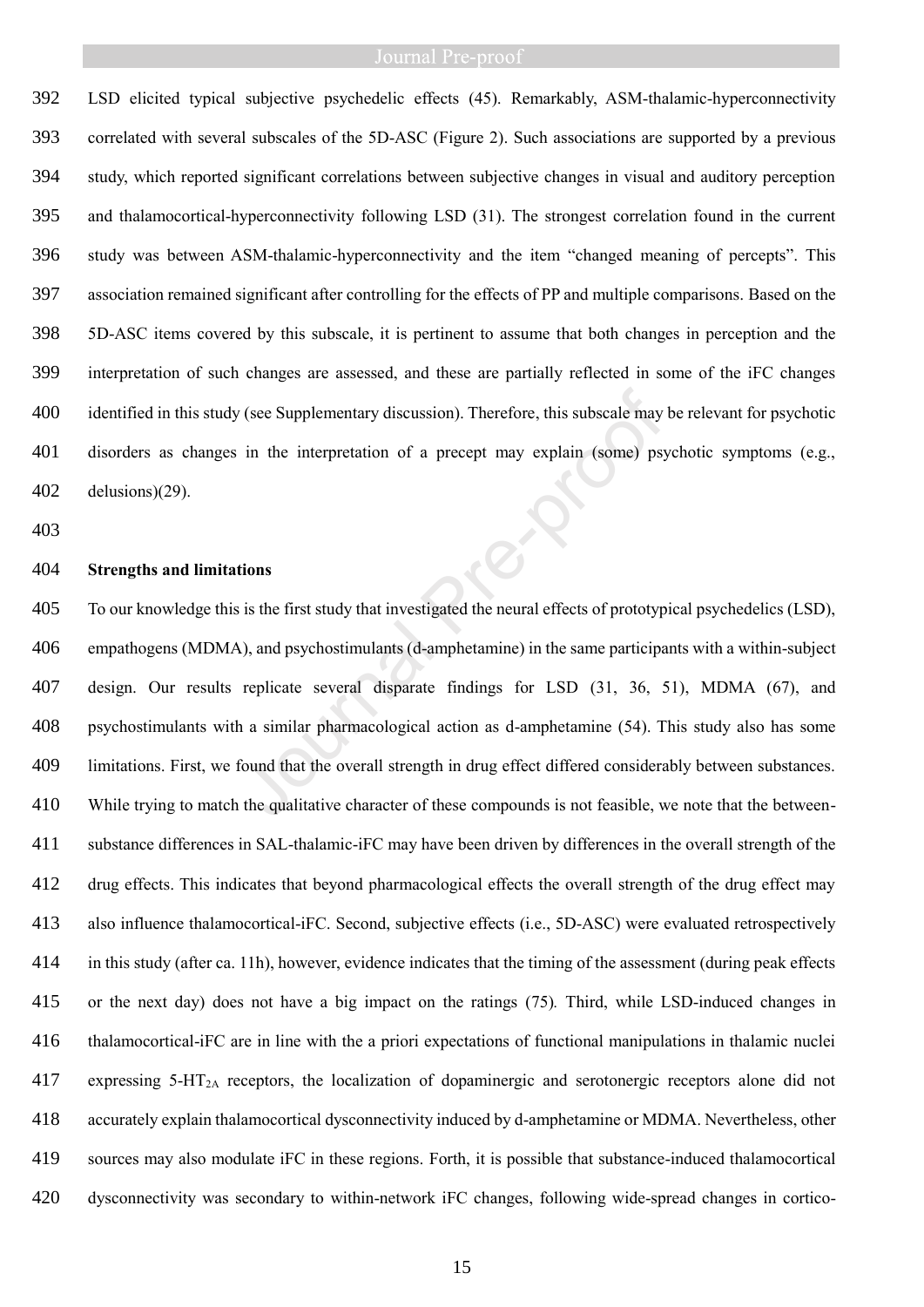- cortical iFC. However, control analyses demonstrated that within-network iFC was similarly affected by all
- substances, despite distinct thalamocortical effects (see Supplementary Results and Figure S8).
- 

# **Conclusions**

 Prototypical psychedelics, empathogens, and psychostimulants elicit thalamocortical dysconnectivity. Despite predominately distinct pharmacological actions and subjective effects, common changes included increased 427 connectivity between the thalamus and sensorimotor cortices. Interestingly, LSD induced an overall increase in thalamocortical connectivity, whereas d-amphetamine and MDMA elicited more nuanced but remarkably similar neural changes.

Journal Press, 2nd Marchine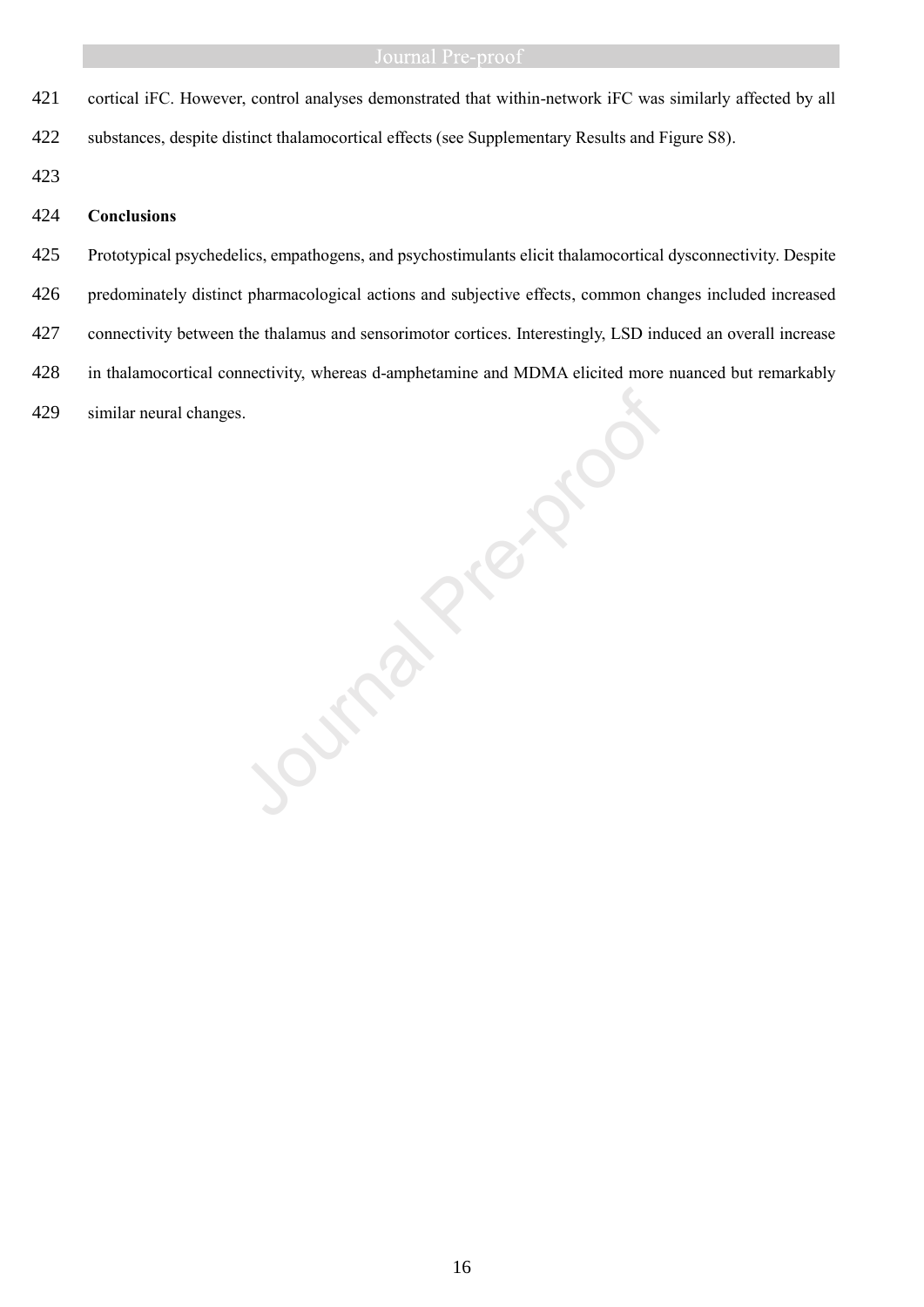# **Acknowledgments**

- The authors thank Dr. Gabriel Castrillon from the Department of Neuroradiology, Technical University of
- Munich and Dr. Leon Franzen from Translational Psychiatry, University of Lübeck for technical support.

### **Funding and disclosure**

- 434 This work was supported by the Swiss National Science Foundation (grant no. 32003B 185111 to MEL and
- 435 grant no. 320030 170249 to MEL and SB).
- MEL acts as a consultant to Mind Medicine Inc. The other authors report no biomedical financial interests or
- 

and Mind Medicine Inc. The other authors report reported and potential conflicts of interests.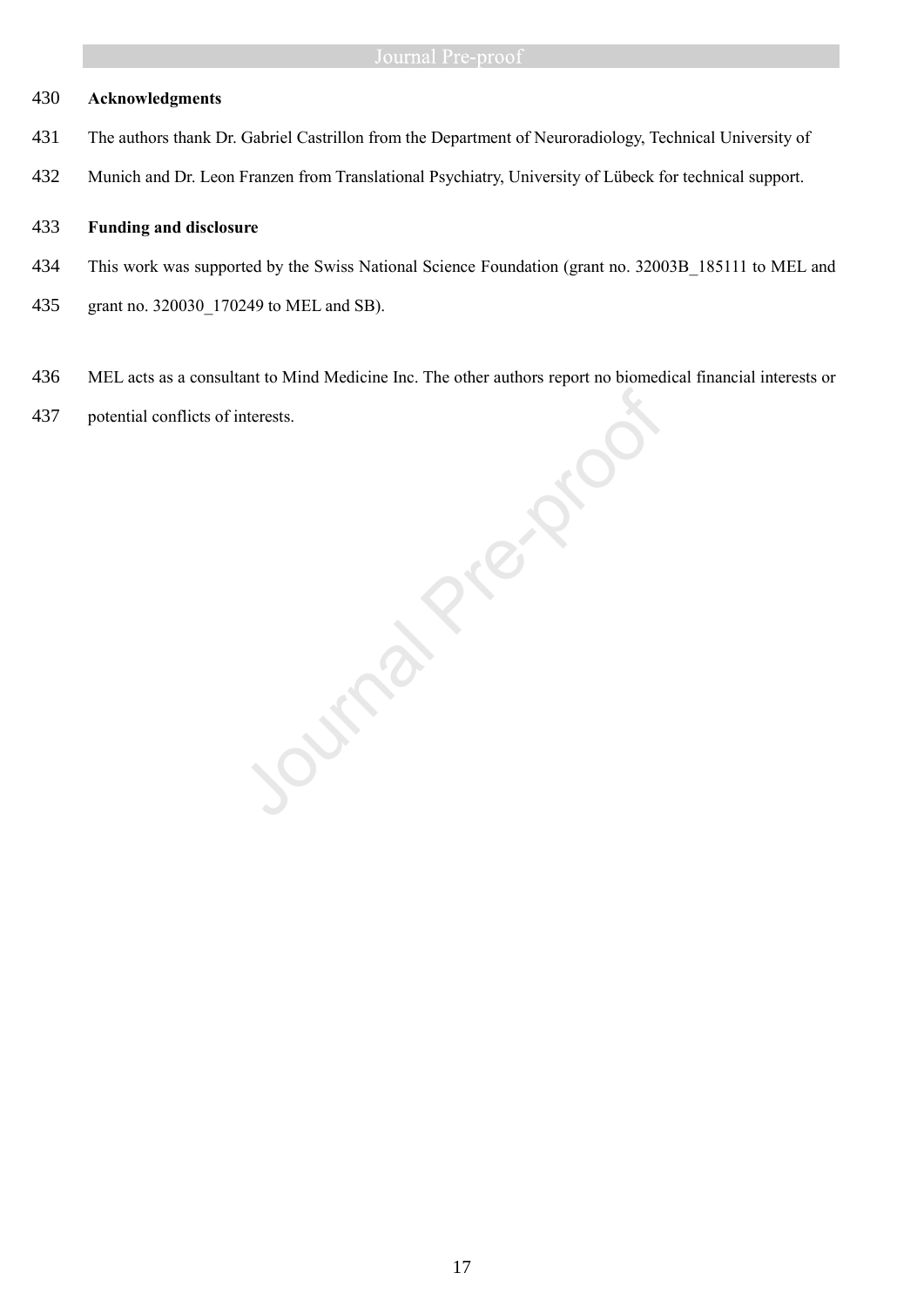# **References**

- 1. Andreasen NC, Paradiso S, O'Leary DS (1998): "Cognitive dysmetria" as an integrative theory of schizophrenia: a dysfunction in cortical-subcortical-cerebellar circuitry? *Schizophr Bull*. 24:203- 218.
- 2. Swerdlow N, Koob G (1987): Dopamine, schizophrenia, mania, and depression: Toward a unified hypothesis of cortico-striatopallido-thalamic function *Behavioral and Brain Sciences*. 10:197- 208.
- 3. Alexander GE, DeLong MR, Strick PL (1986): Parallel organization of functionally segregated circuits linking basal ganglia and cortex. *Annu Rev Neurosci*. 9:357-381.
- 4. Hwang K, Bertolero MA, Liu WB, D'Esposito M (2017): The Human Thalamus Is an Integrative Hub for Functional Brain Networks. *J Neurosci*. 37:5594-5607.
- 5. Giraldo-Chica M, Woodward ND (2017): Review of thalamocortical resting-state fMRI studies in schizophrenia. *Schizophr Res*. 180:58-63.
- 6. Stephan KE, Friston KJ, Frith CD (2009): Dysconnection in schizophrenia: from abnormal synaptic plasticity to failures of self-monitoring. *Schizophr Bull*. 35:509-527.
- 7. Woodward ND, Karbasforoushan H, Heckers S (2012): Thalamocortical dysconnectivity in schizophrenia. *Am J Psychiatry*. 169:1092-1099.
- 8. Avram M, Brandl F, Bauml J, Sorg C (2018): Cortico-thalamic hypo- and hyperconnectivity extend consistently to basal ganglia in schizophrenia. *Neuropsychopharmacology : official publication of the American College of Neuropsychopharmacology*.
- 9. Avram M, Brandl F, Knolle F, Cabello J, Leucht C, Scherr M, et al. (2020): Aberrant striatal dopamine links topographically with cortico-thalamic dysconnectivity in schizophrenia. *Brain*.
- 10. Anticevic A, Cole MW, Repovs G, Murray JD, Brumbaugh MS, Winkler AM, et al. (2014): Characterizing thalamo-cortical disturbances in schizophrenia and bipolar illness. *Cereb Cortex*. 24:3116-3130.
- 11. Lui S, Yao L, Xiao Y, Keedy SK, Reilly JL, Keefe RS, et al. (2015): Resting-state brain function in schizophrenia and psychotic bipolar probands and their first-degree relatives. *Psychol Med*. 45:97-108. , Friston KJ, Frith CD (2009): Dysconnection in schizoply folialures of self-monitoring. *Schizophr Bull.* 35:509-527. ND, Karbasforoushan H, Heckers S (2012): Thalamoeorti *Psychiatry.* 169:1092-1099. Frandl F, Bauml J, S
- 12. Woodward ND, Heckers S (2016): Mapping Thalamocortical Functional Connectivity in Chronic and Early Stages of Psychotic Disorders. *Biol Psychiatry*. 79:1016-1025.
- 13. Anticevic A, Haut K, Murray JD, Repovs G, Yang GJ, Diehl C, et al. (2015): Association of Thalamic Dysconnectivity and Conversion to Psychosis in Youth and Young Adults at Elevated Clinical Risk. *JAMA Psychiatry*. 72:882-891.
- 14. Cole DM, Oei NY, Soeter RP, Both S, van Gerven JM, Rombouts SA, et al. (2013): Dopamine-dependent architecture of cortico-subcortical network connectivity. *Cereb Cortex*. 23:1509-1516.
- 15. Geyer MA, Vollenweider FX (2008): Serotonin research: contributions to understanding psychoses. *Trends Pharmacol Sci*. 29:445-453.
- 16. Connell PH (1957): Amphetamine Psychosis. *Br Med J*. 1:582-582.
- 17. Seiden LS, Sabol KE, Ricaurte GA (1993): Amphetamine: effects on catecholamine systems and behavior. *Annu Rev Pharmacol Toxicol*. 33:639-677.
- 18. Howes OD, Kapur S (2009): The dopamine hypothesis of schizophrenia: version III--the final common pathway. *Schizophr Bull*. 35:549-562.
- 19. Jauhar S, Nour MM, Veronese M, Rogdaki M, Bonoldi I, Azis M, et al. (2017): A Test of the Transdiagnostic Dopamine Hypothesis of Psychosis Using Positron Emission Tomographic Imaging in Bipolar Affective Disorder and Schizophrenia. *JAMA Psychiatry*. 74:1206-1213.
- 20. Abi-Dargham A, Gil R, Krystal J, Baldwin RM, Seibyl JP, Bowers M, et al. (1998): Increased striatal dopamine transmission in schizophrenia: confirmation in a second cohort. *Am J Psychiatry*. 155:761-767.
- 21. Chen CK, Lin SK, Sham PC, Ball D, Loh EW, Hsiao CC, et al. (2003): Pre-morbid characteristics and co-morbidity of methamphetamine users with and without psychosis. *Psychol Med*. 33:1407-1414.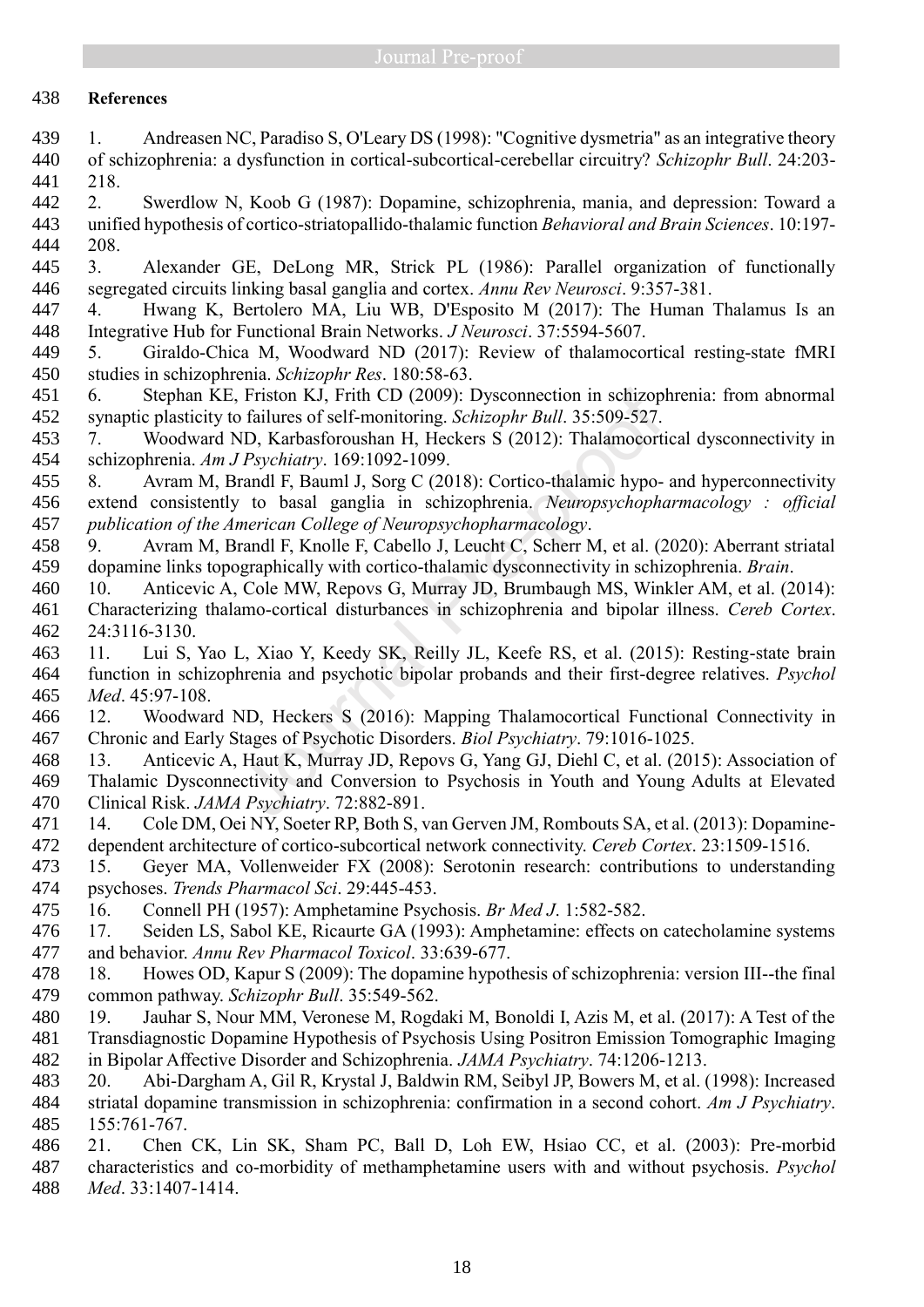22. Dolder PC, Strajhar P, Vizeli P, Odermatt A, Liechti ME (2018): Acute effects of lisdexamfetamine and D-amphetamine on social cognition and cognitive performance in a placebo- controlled study in healthy subjects. *Psychopharmacology (Berl)*. 235:1389-1402. 23. McCutcheon RA, Krystal JH, Howes OD (2020): Dopamine and glutamate in schizophrenia: biology, symptoms and treatment. *World Psychiatry*. 19:15-33. 24. Osmond H (1957): A review of the clinical effects of psychotomimetic agents. *Ann N Y Acad Sci*. 66:418-434. 25. Holze F, Vizeli P, Ley L, Muller F, Dolder P, Stocker M, et al. (2021): Acute dose-dependent effects of lysergic acid diethylamide in a double-blind placebo-controlled study in healthy subjects. *Neuropsychopharmacology*. 46:537-544. 26. Holze F, Vizeli P, Muller F, Ley L, Duerig R, Varghese N, et al. (2020): Distinct acute effects of LSD, MDMA, and D-amphetamine in healthy subjects. *Neuropsychopharmacology*. 45:462-471. 27. Nichols DE (2016): Psychedelics. *Pharmacol Rev*. 68:264-355. 28. Rickli A, Moning OD, Hoener MC, Liechti ME (2016): Receptor interaction profiles of novel psychoactive tryptamines compared with classic hallucinogens. *Eur Neuropsychopharmacol*. 26:1327-1337. 29. Corlett PR, Frith CD, Fletcher PC (2009): From drugs to deprivation: a Bayesian framework for understanding models of psychosis. *Psychopharmacology (Berl)*. 206:515-530. 30. Avram M, Rogg H, Korda A, Andreou C, Müller F, Borgwardt S (2021): Bridging the Gap? Altered Thalamocortical Connectivity in Psychotic and Psychedelic States. *Frontiers in Psychiatry*. 12. 31. Muller F, Lenz C, Dolder P, Lang U, Schmidt A, Liechti M, et al. (2017): Increased thalamic resting-state connectivity as a core driver of LSD-induced hallucinations. *Acta Psychiatr Scand*. 136:648-657. 32. Ramsay IS (2019): An Activation Likelihood Estimate Meta-analysis of Thalamocortical Dysconnectivity in Psychosis. *Biol Psychiatry Cogn Neurosci Neuroimaging*. 4:859-869. 33. Vollenweider FX, Geyer MA (2001): A systems model of altered consciousness: integrating natural and drug-induced psychoses. *Brain Res Bull*. 56:495-507. 34. Vollenweider FX, Preller KH (2020): Psychedelic drugs: neurobiology and potential for treatment of psychiatric disorders. *Nat Rev Neurosci*. 21:611-624. 35. Carhart-Harris RL, Leech R, Erritzoe D, Williams TM, Stone JM, Evans J, et al. (2013): Functional connectivity measures after psilocybin inform a novel hypothesis of early psychosis. *Schizophr Bull*. 39:1343-1351. 36. Preller KH, Burt JB, Ji JL, Schleifer CH, Adkinson BD, Stampfli P, et al. (2018): Changes in global and thalamic brain connectivity in LSD-induced altered states of consciousness are attributable to the 5-HT2A receptor. *Elife*. 7. 37. Muller F, Dolder PC, Schmidt A, Liechti ME, Borgwardt S (2018): Altered network hub connectivity after acute LSD administration. *Neuroimage Clin*. 18:694-701. 38. Liechti ME, Saur MR, Gamma A, Hell D, Vollenweider FX (2000): Psychological and physiological effects of MDMA ("Ecstasy") after pretreatment with the 5-HT(2) antagonist ketanserin in healthy humans. *Neuropsychopharmacology*. 23:396-404. 39. Hysek CM, Schmid Y, Simmler LD, Domes G, Heinrichs M, Eisenegger C, et al. (2014): MDMA enhances emotional empathy and prosocial behavior. *Soc Cogn Affect Neurosci*. 9:1645- 1652. 40. Soar K, Turner JJ, Parrott AC (2001): Psychiatric disorders in Ecstasy (MDMA) users: a literature review focusing on personal predisposition and drug history. *Hum Psychopharmacol*. 16:641-645. 41. Fiorentini A, Cantu F, Crisanti C, Cereda G, Oldani L, Brambilla P (2021): Substance-Induced Psychoses: An Updated Literature Review. *Front Psychiatry*. 12:694863. 42. Landabaso MA, Iraurgi I, Jimenez-Lerma JM, Calle R, Sanz J, Gutierrez-Fraile M (2002): Ecstasy-induced psychotic disorder: six-month follow-up study. *Eur Addict Res*. 8:133-140. amines compared with classic hallucinogens. *Eur Ne*<br>Frith CD, Fletcher PC (2009): From drugs to deprivation:<br>nodels of psychosis. *Psychopharmacology (Berl)*. 206:515-<br>ogg H, Korda A, Andreou C, Müller F, Borgwardt S (202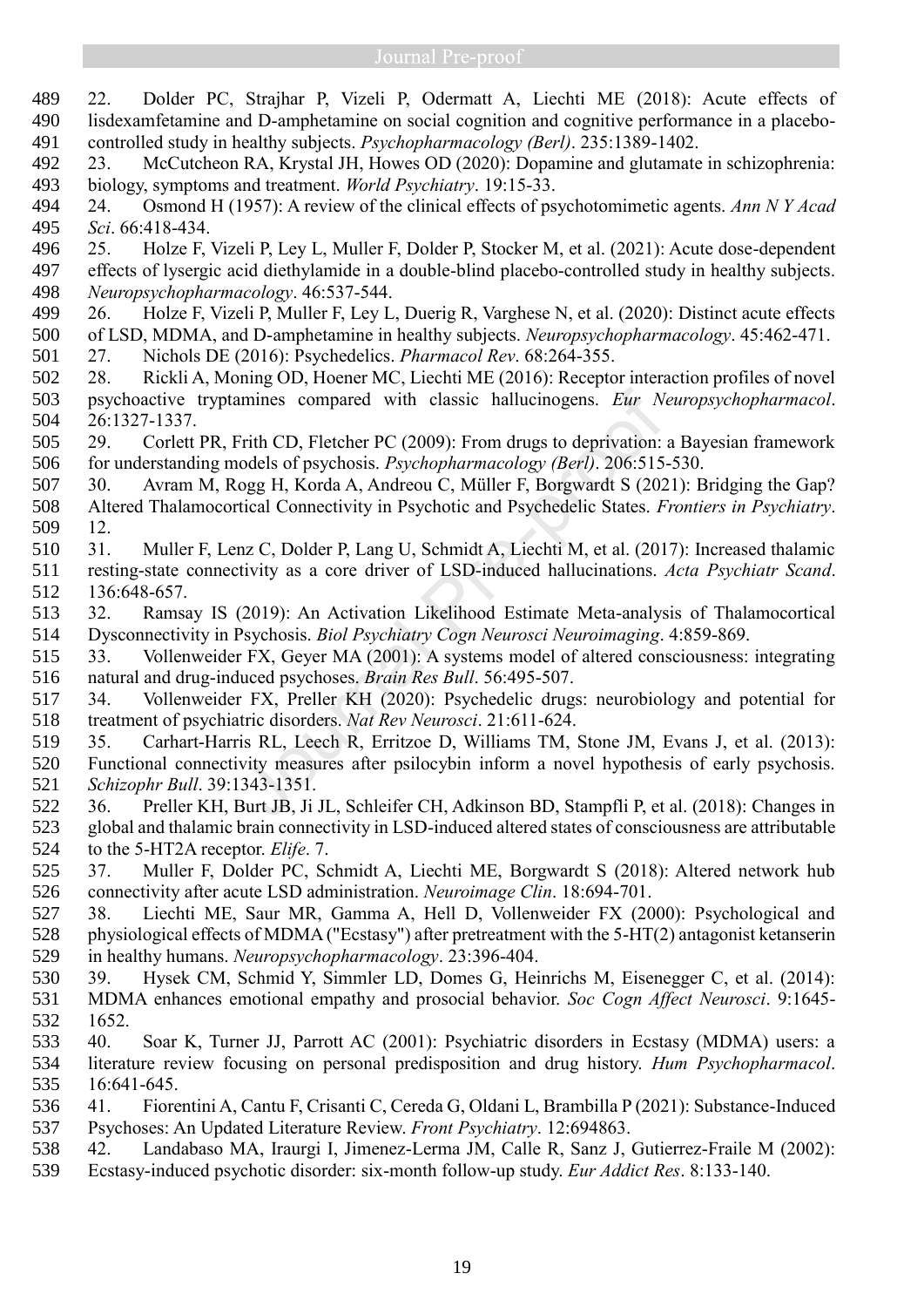43. Muller F, Holze F, Dolder P, Ley L, Vizeli P, Soltermann A, et al. (2021): MDMA-induced changes in within-network connectivity contradict the specificity of these alterations for the effects of serotonergic hallucinogens. *Neuropsychopharmacology*. 46:545-553.

 44. Schrantee A, Ferguson B, Stoffers D, Booij J, Rombouts S, Reneman L (2016): Effects of dexamphetamine-induced dopamine release on resting-state network connectivity in recreational amphetamine users and healthy controls. *Brain Imaging Behav*. 10:548-558.

 45. Studerus E, Kometer M, Hasler F, Vollenweider FX (2011): Acute, subacute and long-term subjective effects of psilocybin in healthy humans: a pooled analysis of experimental studies. *J Psychopharmacol*. 25:1434-1452.

 46. Behzadi Y, Restom K, Liau J, Liu TT (2007): A component based noise correction method (CompCor) for BOLD and perfusion based fMRI. *Neuroimage*. 37:90-101.

 47. Power JD, Mitra A, Laumann TO, Snyder AZ, Schlaggar BL, Petersen SE (2014): Methods to detect, characterize, and remove motion artifact in resting state fMRI. *Neuroimage*. 84:320-341.

 48. Yeo BT, Krienen FM, Sepulcre J, Sabuncu MR, Lashkari D, Hollinshead M, et al. (2011): The organization of the human cerebral cortex estimated by intrinsic functional connectivity. *J Neurophysiol*. 106:1125-1165.

 49. Rolls ET, Huang CC, Lin CP, Feng J, Joliot M (2020): Automated anatomical labelling atlas 3. *Neuroimage*. 206:116189.

50. Khalili-Mahani N, Chang C, van Osch MJ, Veer IM, van Buchem MA, Dahan A, et al. (2013):

 The impact of "physiological correction" on functional connectivity analysis of pharmacological resting state fMRI. *Neuroimage*. 65:499-510.

- 51. Tagliazucchi E, Roseman L, Kaelen M, Orban C, Muthukumaraswamy SD, Murphy K, et al. (2016): Increased Global Functional Connectivity Correlates with LSD-Induced Ego Dissolution. *Curr Biol*. 26:1043-1050.
- 52. Malina M, Keedy S, Weafer J, Van Hedger K, de Wit H (2021): Effects of Methamphetamine on Within- and Between-Network Connectivity in Healthy Adults. *Cereb Cortex Commun*. 2:tgab063.

 53. Volkow ND, Wang GJ, Fowler JS, Logan J, Franceschi D, Maynard L, et al. (2002): Relationship between blockade of dopamine transporters by oral methylphenidate and the increases in extracellular dopamine: therapeutic implications. *Synapse*. 43:181-187. e human cerebral cortex estimated by intrinsic functil 125-1165.<br>
lang CC, Lin CP, Feng J, Joliot M (2020): Automated ana<br>
116189.<br>
ani N, Chang C, van Osch MJ, Veer IM, van Buchem MA,<br>
sysiological correction" on function

 54. Mueller S, Costa A, Keeser D, Pogarell O, Berman A, Coates U, et al. (2014): The effects of methylphenidate on whole brain intrinsic functional connectivity. *Hum Brain Mapp*. 35:5379-5388.

 55. McCutcheon RA, Abi-Dargham A, Howes OD (2019): Schizophrenia, Dopamine and the Striatum: From Biology to Symptoms. *Trends Neurosci*. 42:205-220.

 56. Avram M, Rogg H, Korda A, Andreou C, Muller F, Borgwardt S (2021): Bridging the Gap? Altered Thalamocortical Connectivity in Psychotic and Psychedelic States. *Front Psychiatry*. 12:706017.

57. Rieck RW, Ansari MS, Whetsell WO, Jr., Deutch AY, Kessler RM (2004): Distribution of

 dopamine D2-like receptors in the human thalamus: autoradiographic and PET studies. *Neuropsychopharmacology*. 29:362-372.

 58. Doss MK, Madden MB, Gaddis A, Nebel MB, Griffiths RR, Mathur BN, et al. (2021): Models of psychedelic drug action: modulation of cortical-subcortical circuits. *Brain*.

 59. Carlsson A, Waters N, Carlsson ML (1999): Neurotransmitter interactions in schizophrenia-therapeutic implications. *Eur Arch Psychiatry Clin Neurosci*. 249 Suppl 4:37-43.

 60. Selvaraj S, Arnone D, Cappai A, Howes O (2014): Alterations in the serotonin system in schizophrenia: a systematic review and meta-analysis of postmortem and molecular imaging studies. *Neurosci Biobehav Rev*. 45:233-245.

61. Diez-Alarcia R, Muguruza C, Rivero G, Garcia-Bea A, Gomez-Vallejo V, Callado LF, et al.

 (2021): Opposite alterations of 5-HT2A receptor brain density in subjects with schizophrenia: relevance of radiotracers pharmacological profile. *Transl Psychiatry*. 11:302.

 62. Vollenweider FX, Leenders KL, Scharfetter C, Maguire P, Stadelmann O, Angst J (1997): Positron emission tomography and fluorodeoxyglucose studies of metabolic hyperfrontality and psychopathology in the psilocybin model of psychosis. *Neuropsychopharmacology*. 16:357-372.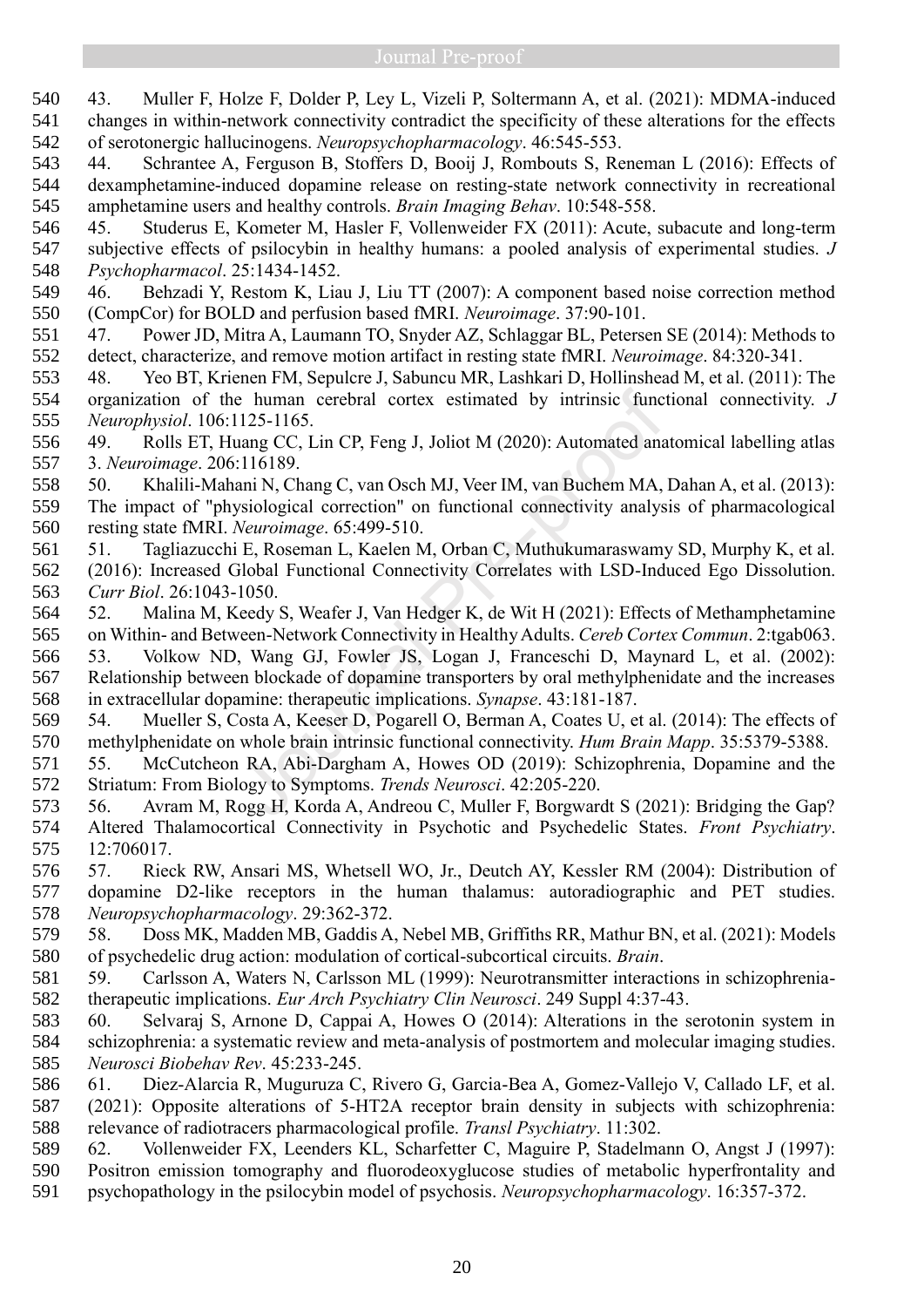- 63. Preller KH, Razi A, Zeidman P, Stampfli P, Friston KJ, Vollenweider FX (2019): Effective connectivity changes in LSD-induced altered states of consciousness in humans. *Proc Natl Acad Sci U S A*. 116:2743-2748.
- 64. Meltzer HY, Huang M (2008): In vivo actions of atypical antipsychotic drug on serotonergic and dopaminergic systems. *Prog Brain Res*. 172:177-197.
- 65. Simmler LD, Buser TA, Donzelli M, Schramm Y, Dieu LH, Huwyler J, et al. (2013): Pharmacological characterization of designer cathinones in vitro. *Br J Pharmacol*. 168:458-470.
- 66. De Deurwaerdere P, Chagraoui A, Di Giovanni G (2021): Serotonin/dopamine interaction: Electrophysiological and neurochemical evidence. *Prog Brain Res*. 261:161-264.
- 67. Carhart-Harris RL, Murphy K, Leech R, Erritzoe D, Wall MB, Ferguson B, et al. (2015): The Effects of Acutely Administered 3,4-Methylenedioxymethamphetamine on Spontaneous Brain Function in Healthy Volunteers Measured with Arterial Spin Labeling and Blood Oxygen Level-Dependent Resting State Functional Connectivity. *Biol Psychiatry*. 78:554-562.
- 68. Gorka AX, Lago TR, Balderston N, Torrisi S, Fuchs B, Grillon C, et al. (2020): Intrinsic connections between thalamic sub-regions and the lateral prefrontal cortex are differentially impacted
- by acute methylphenidate. *Psychopharmacology (Berl)*. 237:1873-1883.
- 69. Anticevic A, Yang G, Savic A, Murray JD, Cole MW, Repovs G, et al. (2014): Mediodorsal and visual thalamic connectivity differ in schizophrenia and bipolar disorder with and without psychosis history. *Schizophr Bull*. 40:1227-1243. 606 connections between thalamic sub-regions and the lateral prefrontal cortex are<br>607 by acute methylphenidate. *Psychopharmacology (Berl)*. 237:1873-1883.<br>608 69. Anticevic A, Yang G, Savic A, Murray JD, Cole MW, Repovs
- 70. Parnaudeau S, O'Neill PK, Bolkan SS, Ward RD, Abbas AI, Roth BL, et al. (2013): Inhibition of mediodorsal thalamus disrupts thalamofrontal connectivity and cognition. *Neuron*. 77:1151-1162.
- 71. Pergola G, Selvaggi P, Trizio S, Bertolino A, Blasi G (2015): The role of the thalamus in schizophrenia from a neuroimaging perspective. *Neurosci Biobehav Rev*. 54:57-75.
- 72. Carhart-Harris RL, Muthukumaraswamy S, Roseman L, Kaelen M, Droog W, Murphy K, et al. (2016): Neural correlates of the LSD experience revealed by multimodal neuroimaging. *Proc Natl Acad Sci U S A*. 113:4853-4858.
- 73. Ji JL, Helmer M, Fonteneau C, Burt JB, Tamayo Z, Demsar J, et al. (2021): Mapping brain-behavior space relationships along the psychosis spectrum. *Elife*. 10.
- 74. Studerus E, Gamma A, Vollenweider FX (2010): Psychometric evaluation of the altered states of consciousness rating scale (OAV). *PLoS One*. 5:e12412.
- 75. Liechti ME, Dolder PC, Schmid Y (2017): Alterations of consciousness and mystical-type experiences after acute LSD in humans. *Psychopharmacology (Berl)*. 234:1499-1510.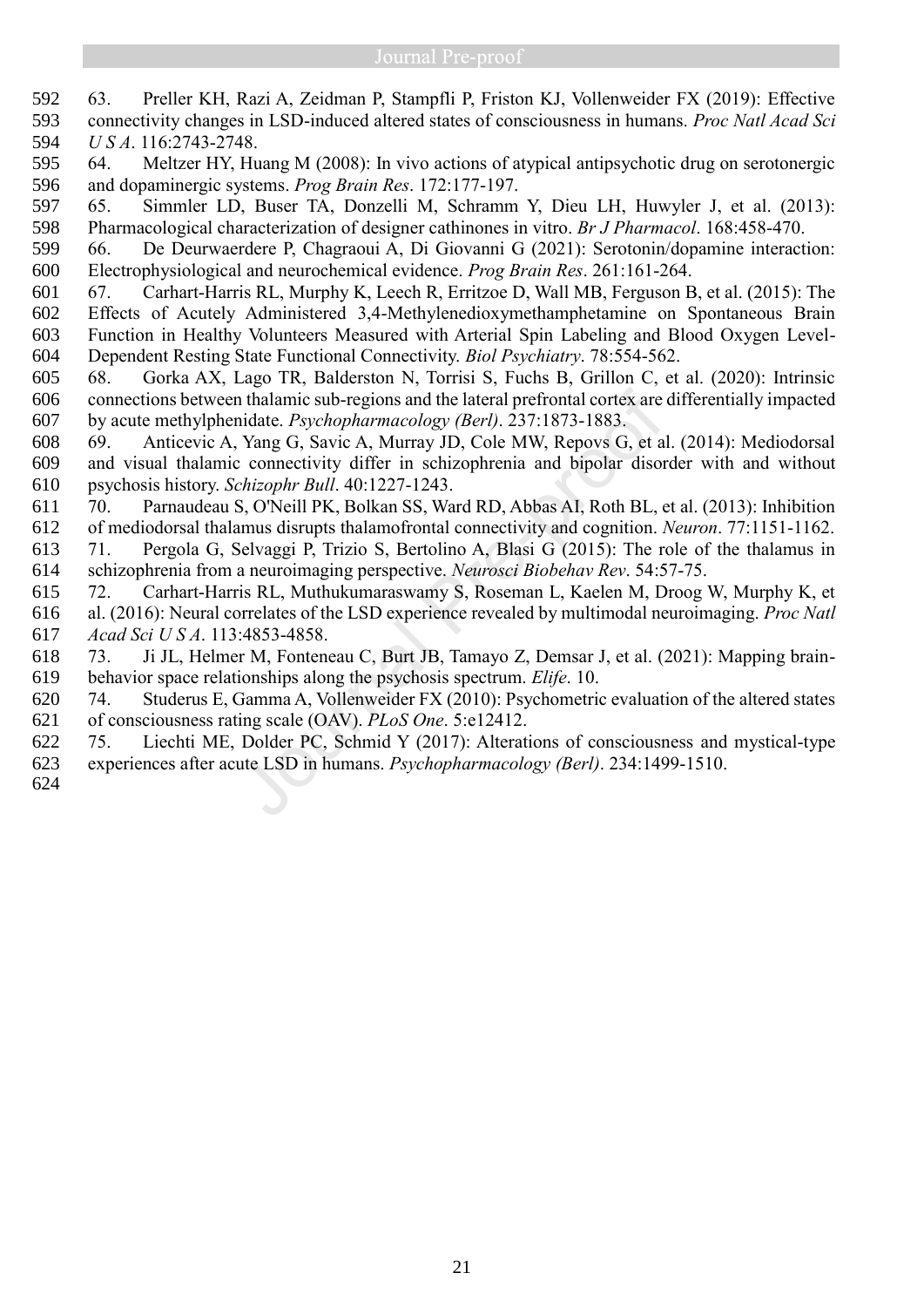# 625 **Tables**

626 **Table 1:** Thalamocortical connectivity peaks for the active substances compared to placebo

|                                            | <b>Auditory-sensorimotor Network</b>   |                                                                                                                                            |                                                   | <b>Salience Network</b>                                                          |                                                                                                                                                                   |                                                                                           |
|--------------------------------------------|----------------------------------------|--------------------------------------------------------------------------------------------------------------------------------------------|---------------------------------------------------|----------------------------------------------------------------------------------|-------------------------------------------------------------------------------------------------------------------------------------------------------------------|-------------------------------------------------------------------------------------------|
| <b>Thalamus</b>                            | $\mathbf{D}$<br>Amphetamine            | <b>LSD</b>                                                                                                                                 | <b>MDMA</b>                                       | $\mathbf{D}$<br>Amphetamine                                                      | <b>LSD</b>                                                                                                                                                        | <b>MDMA</b>                                                                               |
| <b>IFC</b> changes<br>vs. placebo          | increase                               | increase                                                                                                                                   | increase                                          | decrease                                                                         | increase                                                                                                                                                          | decrease                                                                                  |
| <b>FC Peak</b><br>&<br><b>Cluster size</b> | MDm R<br>$x=3$ y=-9 z=12<br>174 voxels | $\rm{VL}\,$ L<br>$x= -9$ y=-6<br>$z=15$<br>32 voxels<br>VA R<br>$x=9$ y=0 z=9<br>22 voxels<br>VPL L<br>$x=15$ y=-21<br>$z=12$<br>12 voxels | MD <sub>m</sub> R<br>$x=0$ y=-6 z=9<br>117 voxels | VA L<br>$x= -9$ y=-6 z=6<br>5 voxels<br>VL R<br>$x=15$ y = -15 z = 9<br>6 voxels | PuMR<br>$x=18$ y=-27<br>$z=9$<br>17 voxels<br>MD <sub>m</sub> L<br>$x = -3$ y=-9<br>$z=15$<br>7 voxels<br>MGN <sub>L</sub><br>$x=15$ y=-27<br>$z=-3$<br>11 voxels | VL R<br>$x=12$ y=-12<br>$z=3$<br>23 voxels<br>VL L<br>$x=12$ y=-15<br>$z=12$<br>17 voxels |
| <b>Cluster label</b>                       | VL L<br>16.09%<br>VL R<br>12.64%       | VL L<br>46.88%<br>VA L<br>21.88%<br>VA R<br>18.18%<br>VL R<br>13.64%<br>VPL L<br>83.33%<br>PUL L<br>16.67%                                 | VL L<br>13.68%<br>VL R<br>11.11%                  | VL L<br>40.00%<br>VA L<br>40.00%<br>IL L<br>20.00%<br>VL R<br>100.00%            | PuMR<br>29.41%<br>VPL-R<br>29.41%<br>PuL R<br>11.76%<br>AV L<br>14.29%<br>PuI L<br>27.27%<br>VPL L<br>18.18%                                                      | VL R<br>91.30%<br>VL R<br>64.71%<br>IL L<br>11.76%<br>VPL L<br>11.76%                     |

627

 Table 1 depicts functional connectivity cluster peaks with the corresponding MNI coordinates (upper row) and cluster labels (lower row). The percentages (%) shown for the cluster labels reflect the percentage of overlap between a given iFC cluster and the corresponding thalamic nuclei from the AAL. Abbreviations: MDm - mediodorsal medial magnocellular nucleus, VL - ventral lateral nucleus, VA – ventral anterior nucleus, VPL - ventral posterolateral nucleus, IL – intralaminar nucleus, PuM – pulvinar medial, PuL – pulvinar lateral, MGN 633 – medial geniculate,  $AV$  – anteroventral nucleus,  $R$  – right, L- left.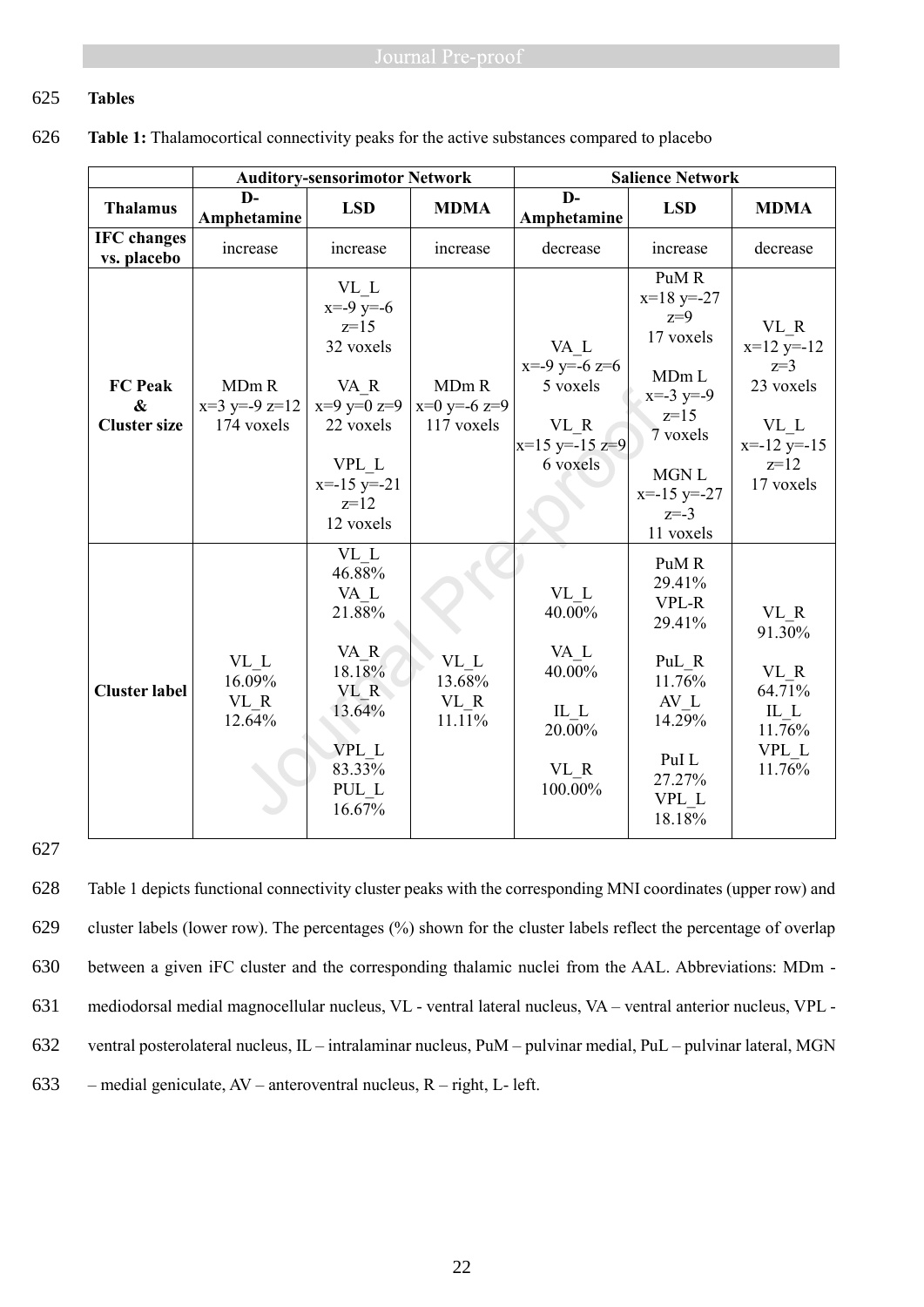# **Figure legends**

 **Figure 1.** Depicted are voxel-wise repeated-measures ANOVA parametric maps reflecting contrasts between the active substances and placebo for iFC between the thalamus and the auditory-sensorimotor network (ASM) and salience network (SAL), respectively. All three substances elicited ASM-thalamic-hyperconnectivity compared to placebo (shown in yellow/red). While d-amphetamine and MDMA elicited SAL-thalamic- hypoconnectivity compared to placebo (shown in blue), LSD elicited hyperconnectivity. Color bars reflecting 640 t-values are shown for each contrast. The analyses were computed in SPM12 ( $p<0.001$ , cluster level corrected  $p_{FWE}$ <0.05), x, y, and z indicate MNI coordinates.

- **Figure 2.** Correlations between LSD-induced thalamocortical-hyperconnectivity and 5D-ASC measures. *Top:*
- correlations for LSD-induced ASM-thalamic-hyperconnectivity. *Bottom:* correlations for LSD-induced SAL-**Figure 2.** Correlations between LSD-induced thalamocortical-hyperconnectivity and 5D-ASC measures. To correlations: for LSD-induced ASM-thalamic-hyperconnectivity. *Bottom:* correlations: for LSD-induced SAL thalamic-
-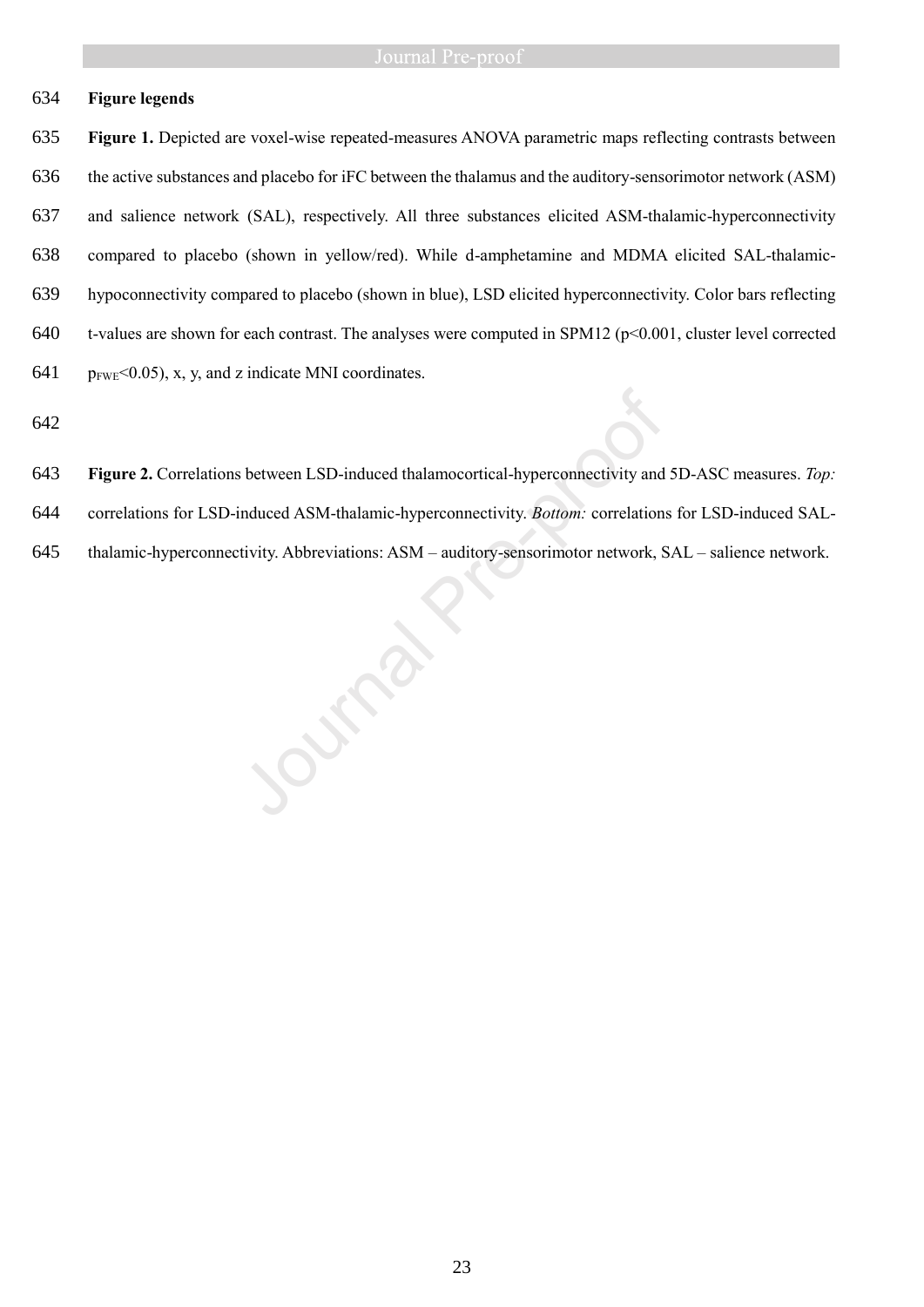